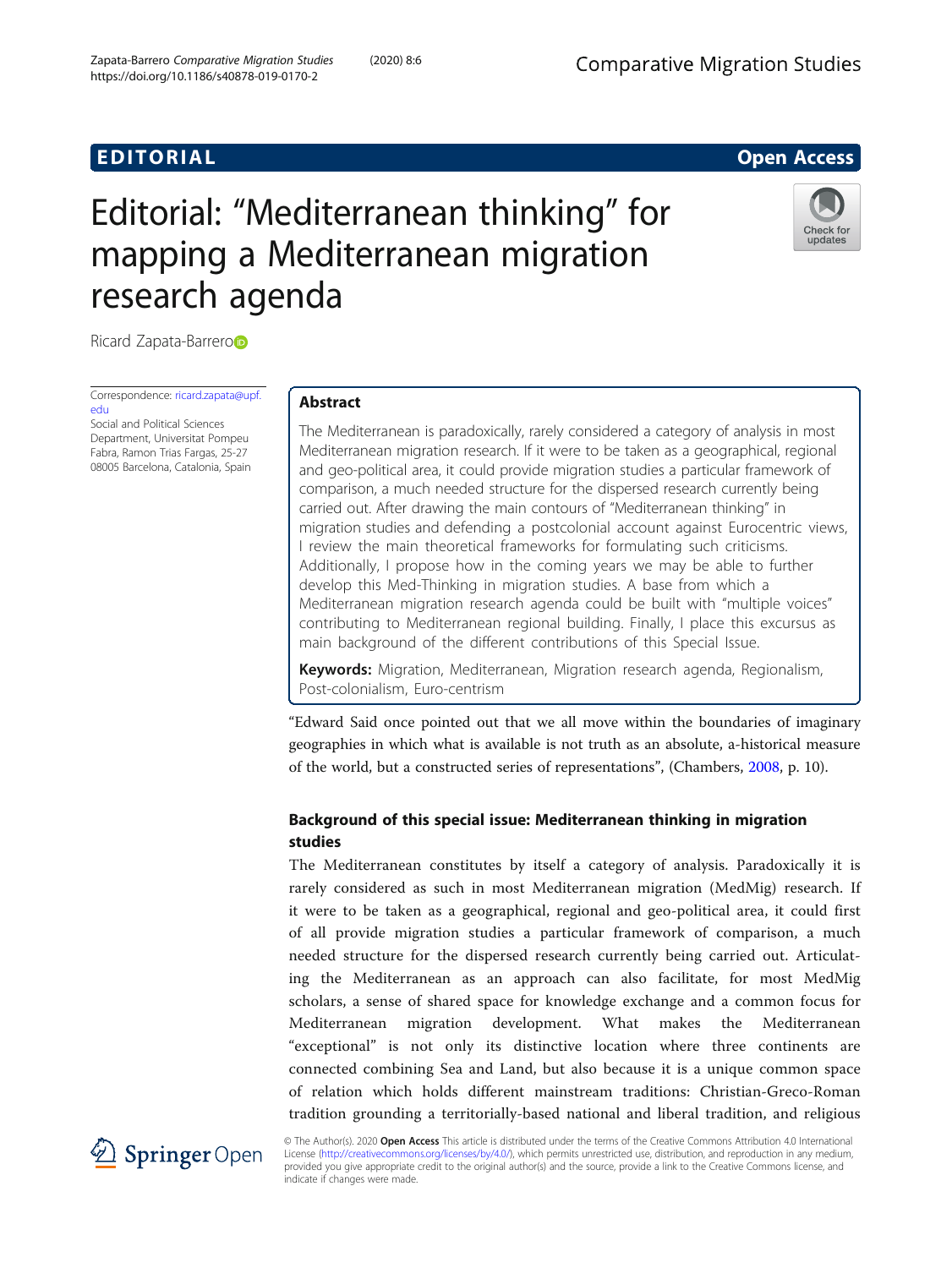culture-based tradition shaping many countries through Islam and Judaism and their multiple subdivisions. The Mediterranean's distinctive feature as cradle of civilization means that it is a geographic space that has produced civilizations as a product of its linking shores. Following Braudel's leading focus on seeking the distinctive features of the Mediterranean unity and uniqueness, its networking nature and the fact that it is an area of particular spatial human mobility, could be the starting premise for discussing a sense of belonging. It could even be viewed as a first building block for constructing a Mediterranean identity. The way we can then channel much of the MedMig theoretical and empirical studies, is to allow the findings to contribute to the Mediterranean regional building-process.

This is the background argument of the "Mediterranean thinking" (Med-Thinking) which I would like to place into migration studies and that all the contributions of the Special Issue share. I owe this approach from the seminal work of Cooke ([1999\)](#page-16-0) and the basic development done by Chambers [\(2008](#page-16-0)) in its inspiring book on Mediterranean Crossings. Med-Thinking can be a useful framework for comparative analysis, allowing for the shaping of a novel research approach in MedMig studies. A research approach which combines geographical environment, historical and cultural connections, as well as regional building processes and geopolitical relations. Placing the Mediterranean at the centre of migration research offers a vantage point that may help us develop a new way of viewing trans-Mediterranean place, mobility and settlement in migration studies. Moreover it is Sea/Land area combining fixity of place, contingency of events and fluidity of relations.. Cooke conceptualizes the Med-Thinking approach with an apparent Braudelien oxymoron saying it is a way of "homogenizing diversity" (Cooke, [1999](#page-16-0), p. 292). Let me articulate this Mediterranean approach for migration research, as a background of this Special Issue.

As a conceptual field the Mediterranean encourages us to frame migration studies as a distinctive approach. In practice this means that we need to encourage scholars to channel their findings toward the development of a Mediterranean approach rather than leaving their outcomes in a conceptual limbo. It basically implies following at least two strands. First, from an intra-view perspective, to envision how migrants, and the narratives as well as the policies towards them can help shape the Mediterranean Region as a particular approach. Second, to better situate the research findings as a contribution shaping the distinctive features of this particular region from a global migration perspective.

The first way to articulate the Med-Thinking approach applied to migration studies is by identifying what seems to be fixed and unchanging, following Braudel's proposal to shape a long durée Mediterranean approach. Throughout history, the Mediterranean Sea has been configured by intertwined social, political and economic relations among and between countries of the region (Braudel, [2008](#page-16-0)). Even though most of the current narrative and policy trends go against this historical background, the historical lens can provide us some light to understand current practices and dynamics. It is a fact that historians were probably the first to develop Mediterranean Studies, and MedMig studies can learn from them. We can also take into account international relations and geo-politics and the view of the Mediterranean as a chess game. For a long time, this Mediterranean approach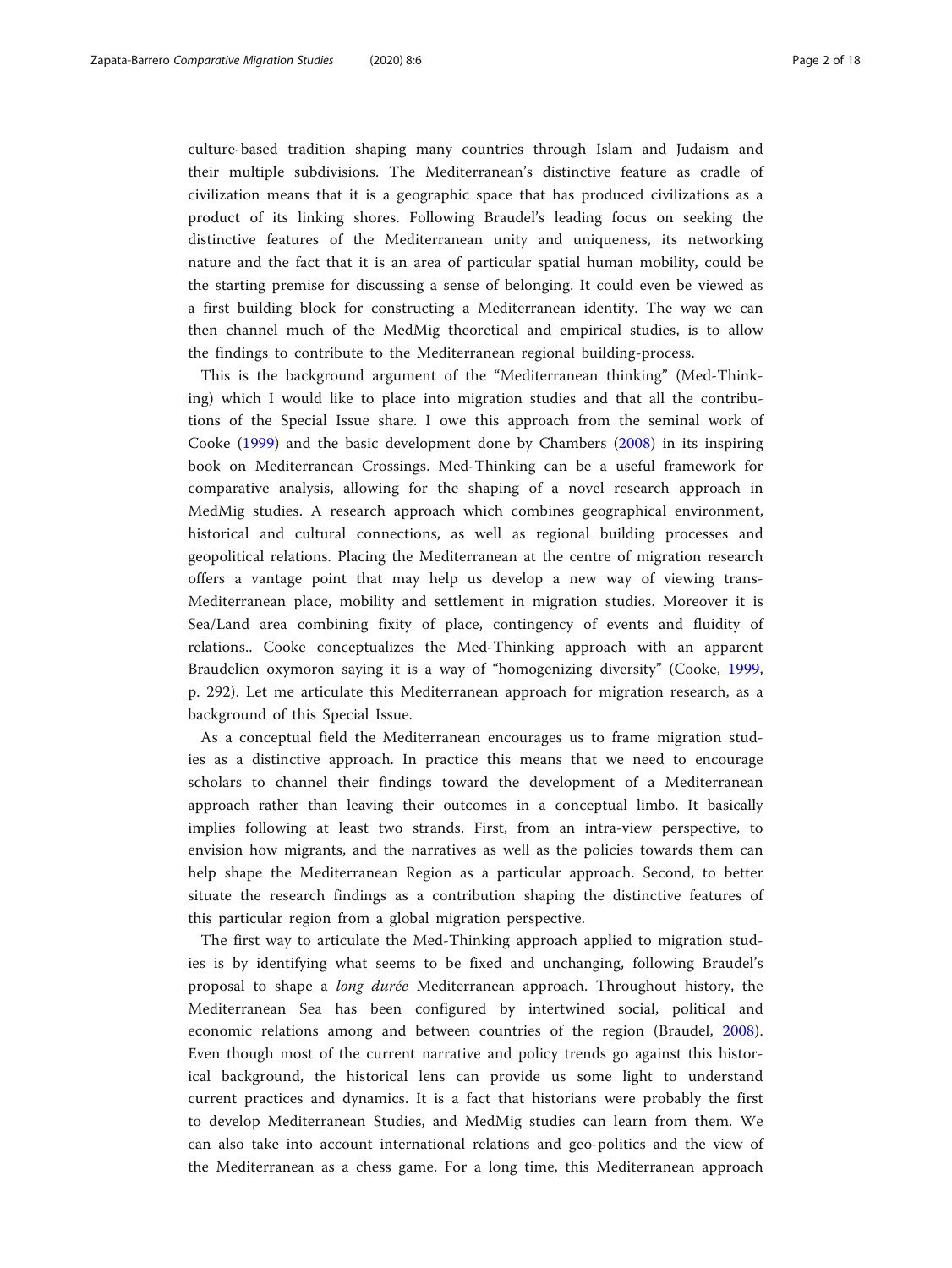has been a central focus for the study of population dispersion and settlement. It can be considered as the most diasporic region in the world (Gallant, [2016](#page-16-0), p. 205). Trans-Mediterranean human mobility generates distinctive by-products that can be a matter of discussion such as diversity, diaspora, transnationalism, interculturalism and cosmopolitanism, among others categories. This could provide us with a powerful perspective to develop critical thinking, since the current scenario is a history of restrictions and blockage of mobility. This "disquieting account" in Chambers' terms ([2008,](#page-16-0) p. 3), about how European states and EU articulate Mediterranean borders and frontiers is the basis of how they also frame the Medmover with a complex system of filters and channels. This puzzling centrifuge political arrangement stretches outward into extraterritorial space in North-Africa, creating quarantine sanctuary spaces of migrants through Camps and Hotspots. The current system, as we know with an abuse of economic and political conditionality and externalization of EU migration policies, seeks as an ultimate goal to prevent people from moving, from leaving their countries or the countries of transit before reaching European territory, rather than blocking mobility by itself at the Sea (Mediterranean) and Land (European) spaces. These being transit areas which are usually more visible by our media radar systems, impacting public opinion. It is really politics of immobility rather than mobility management and control, as Nimführ and Sesay's [\(2019](#page-17-0)) contribution in this Special Issue try to systematize. With these remote-control policies, European States and the EU reassert their authority and hegemony (in Gramscians' terms) in managing flows and configuring the same Mediterranean as a space of conflict and even of threat within a "clash of civilizations" rhetoric between irreconcilables cultures. This Euro-centric view generates the geopolitical environment for an "Europeanization" of the Mediterranean following the still present, but arrogant Roman imperialist devise "Mare Nostrum" ("Our Sea"). This policy framework fixes binaries categorizations of the Mediterranean which we need to problematize, such as the same division between North-receiving-we countries and South-sending-others countries. These policies also legitimize most of the xenophobic behaviour towards Medmovers in Europe.

Behind this Med-Thinking, there is also the premise that the current state of European Mediterranean control cannot be de-contextualized. It needs to be placed within a historical process. Here we welcome the postcolonial studies, as most of the colonized countries are now countries of emigration and the main producers of the largest diaspora of the world. Med-Thinking invites us to enter in the domain of uprooted geographies (Chambers, [2008](#page-16-0)). Postcolonialism is accounting for and combating the residual effects of colonialism and empires on culture, society and politics. It is by nature a critical process of raising awareness that there is still today a cultural legacy of colonialism in most of the policies governing Mediterranean migration relations. In incorporating this *longue durée* and historical dimension into MedMig research, postcolonialism may provide meaning to understand current politics and policies towards Med-movers. A key goal of postcolonial theorists is epistemological. It seeks to clear space for "multiple voices" (Chambers, [2008,](#page-16-0) chapter 1.), echoing Braudel focus on the Mediterranean as a category of analysis. It is a claim that we need to 'decolonize' the current European MedMig representations (Chambers, [2008](#page-16-0), p.31). This lack of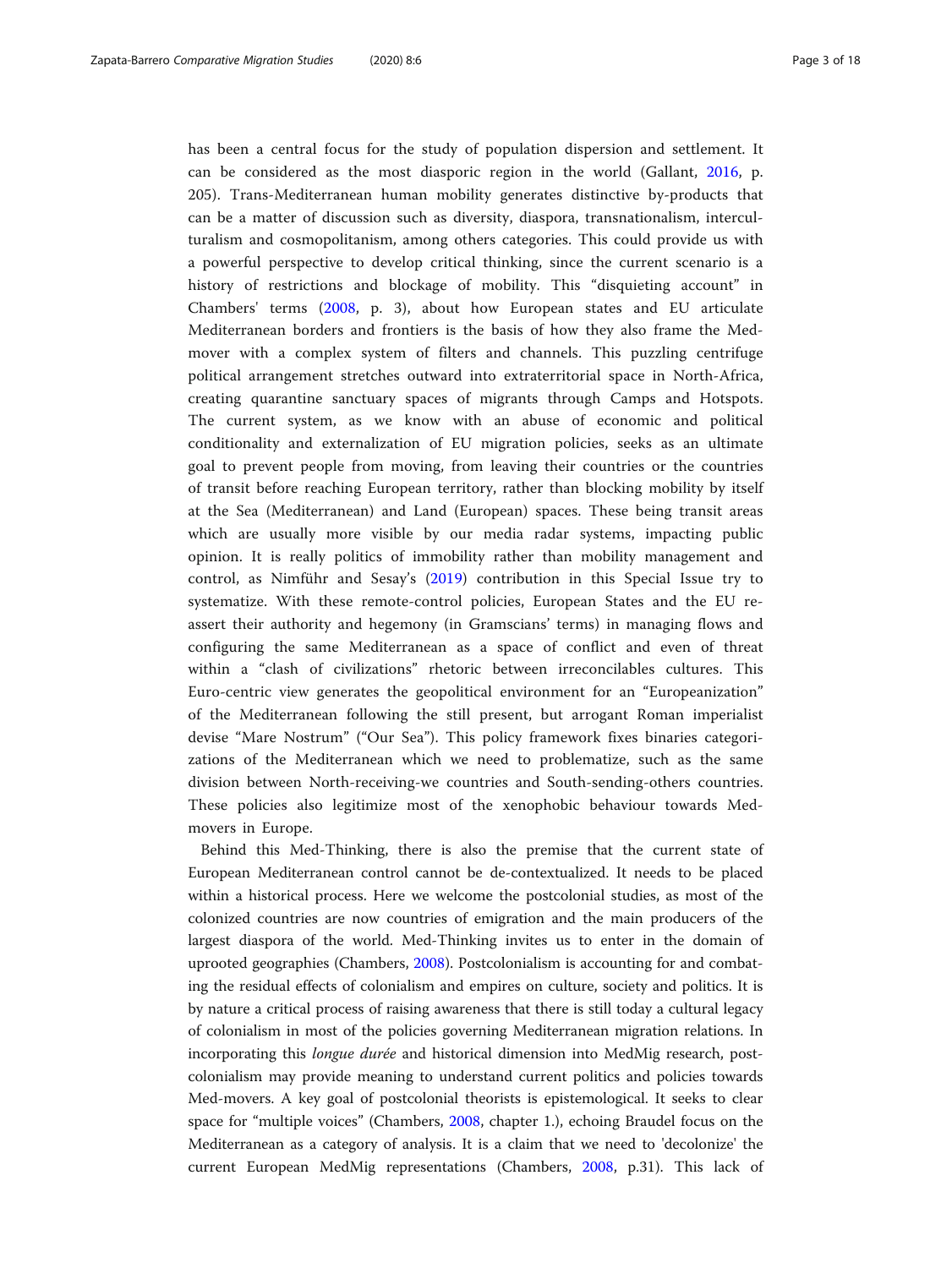umbilical historical connection with the colonial past has been one of the most successful empty narratives that we need to objectify by research. This postcolonial perspective is timidly developed by migration studies dealing with current trans-Med migrations (the same Post-Colonial Studies journal has very few articles dealing with MedMig topics). This can also be a useful approach to promote an epistemological reflection on how far categories that apparently objectify real facts, are just mere political ideological constructions reinforcing Mediterranean power relations. Conceptually, we need to uncover the system of categories and binaries placing our rear view mirrors to the colonial past of the Mediterranean. This view can help us analyse current issues of the migration research agenda from other angles and perspectives, listening more to what is often labelled as "the others" or "subalterns" in Granscian terms (often used by postcolonial studies). For instance, the same Chambers [\(2008,](#page-16-0) p. 7) suggests to interpret today's xenophobia concentrated in the European countries as a failure and unwillingness to work through a still largely unconscious European past in which colonialism and Empire were (and still are) distilled into national configurations of 'identity', 'culture', 'modernity' and 'progress'. Following Said's tradition of thought, Med-Thinking sees then colonialism not as a closed past chapter but rather as a contemporary presence moulding and modifying the horizon of MedMig possibilities.

Applying Med-Thinking to migration studies means having to pursue a polycentric view of MedMig research, by learning to widen our current often "biased or unilateral" perspectives. In part, this justifies the subtitle of this Special Issue: "variable focal length". It is a epistemological cognitive denunciation on how far national narratives (and EU and European States policies) govern MedMig interpretations of current trans-Mediterranean dynamics and governance. For instance, after navigating through the politics of Mediterranean diasporas in the nineteenth Century (Isabella & Zanou, eds, 2016), the afterword written by Gallant draws this conclusion: "modern scholarship has placed so much emphasis on nationalism that it has distracted us from examining other possibilities for political change" ([2016,](#page-16-0) p. 208). This is the epicentre of Med-Thinking: to problematize the Mediterranean centre and margin nexus in current research and policy narratives.. In practice, this can take the form of a claim for how migration studies are currently conducting research in the Mediterranean. Namely, that migration research does not always need to be conducted by a background concern on the impact (positive and negative) of migration to Europe, ignoring and leaving at the margins other views from the East and South. Med-Think can also be interpreted as a claim that MedMig research needs to break its dependence from the leading Euro-centric policy frameworks.

This epistemological concern about the way MedMig studies produces knowledge needs to be tackled seriously. This includes addressing questions on how migration studies are being developed by non-European and western scholars, and also to incorporate documentary analysis and data sources produced by non-European institutions and non-European civil society. This is in part the originality of the contribution done by Roman and Pastore [\(2020\)](#page-17-0) in this Special Issue. They suggest taking civil societies, in sending and transit countries, as a remedy to avoid unilaterality and top-down policy perspectives. The development of Med-Thinking in migration studies is necessarily a criticism to the "political solipsism" (which takes the form of Euro-centrism and Western-centrism for instance) governing our policies and research. As an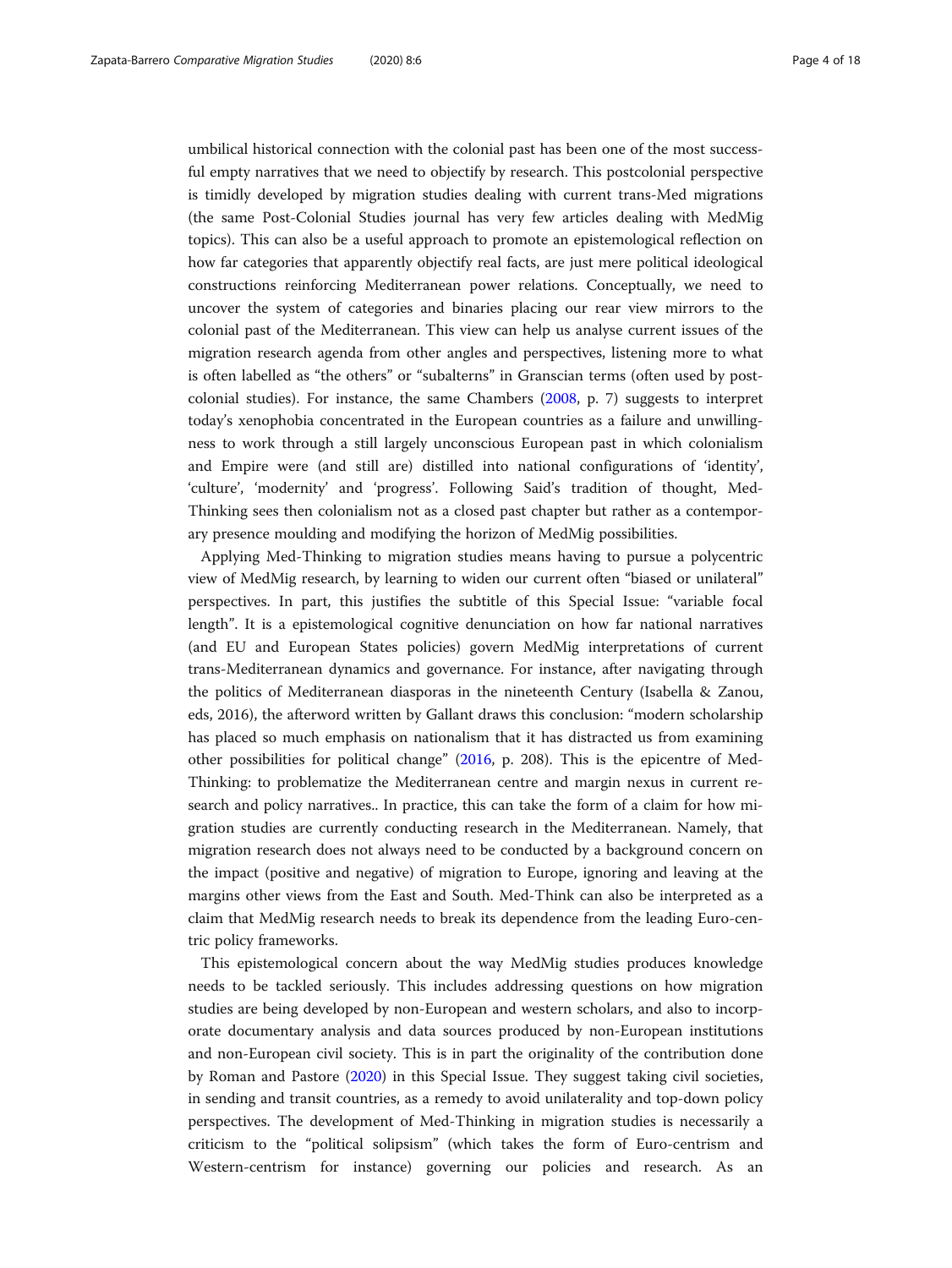epistemological position this political solipsism holds that knowledge and evidences of anything outside one's own vantage point is unsure, unstable and can even, in its radical form, threaten the survival of our vantage point. For Med-Thinking, Euro-centrism is an epistemological aggression and a channel of legitimation of current MedMig policies that have difficulties passing the evidence-based approach contextual-dependent and ideology-laden (Baldwin-Edwards, Blitz, & Crawley, [2018](#page-16-0)). Even if we may adhere to the importance of placing human rights and democracy, gender equality, diversity recognition and interculturalism as Mediterranean fixed values, liberal nationalism, religious and cultural narratives tend to create a fluidity of interpretations on these values. This is particularly the case when these values play the role of guiding practices shaping Mediterranean region. This fluidity of interpretations of core values may create a space of dispute and misinterpretations we need to address within the Med-Thinking perspective of migration studies. These views are often not seeking to replace current core categories, but rather they propose new ways of analysing these same categories from other angles. Ideally, in migration studies we really need to work on what constitutes Mediterranean values of living together, of sharing the same space, of belonging to the Mediterranean. What does "Mediterranean identity" mean for the Mediterranean people? This centripetal view of the Mediterranean can be itself a resource for development and it also belongs to the Med-Thinking. This resource-based view of MedMig remains unexplored. This approach has even been obscured by categories and structures imposed by European discourses that push towards a centrifugal view of the Mediterranean as source of conflict and fragmentation. To go beyond this political solipsism also involves the incorporation of the national methodology criticism that is still clustering most migration studies within Med-Thinking. In fact, postcolonial studies' first criticisms are towards fixed national identities that drive the orthodoxy of Euro-centrism. As this is already taking place in migration studies, we need to apply the "local turn" (Caponio, Scholten, & Zapata-Barrero, [2018\)](#page-16-0) to Med-Thinking. This implies to change state-centric hegemonic views and incorporate local perspectives and human security needs in the region (Roman, Pastore, Ponzo, Harrami, & Lahmidani, [2017\)](#page-17-0).

To summarize, for all these potential under-researched MedMig routes, Med-Thinking necessarily invites us to move our focus towards a much more kaleidoscopic view. Namely, to accept the premise that there is a multiplicity of centres and margins, depending on which vantage point we conduct research. This also entails that we probably need to reassess the current MedMig agenda, which is overly focused on a European view of crisis and instability in the region. This can allow us to interpret the so called EuroMed policy as being nothing more than a Europeanization of the Mediterranean and a historical continuation of the hegemonic imperial and colonial legacy expression that this Sea is "Ours" (Mare Nostrum). EU's attempts to regulate the Mediterranean space around Euromed policies also needs to be rethought in terms of how, in the background, they interpret trans-Mediterranean human mobility not only as a matter of sociodemographic security, but also more implicitly what subtly follows as a clash of civilizations between Islam and European irreconcilable values. Med-Thinking in migration studies invites us then to review what has been done in Euro-Med migration policies. Chambers [\(2008,](#page-16-0) p. 20) reminds us in his Mediterranean crossings' essay that legislating against migrants reveals a war against the political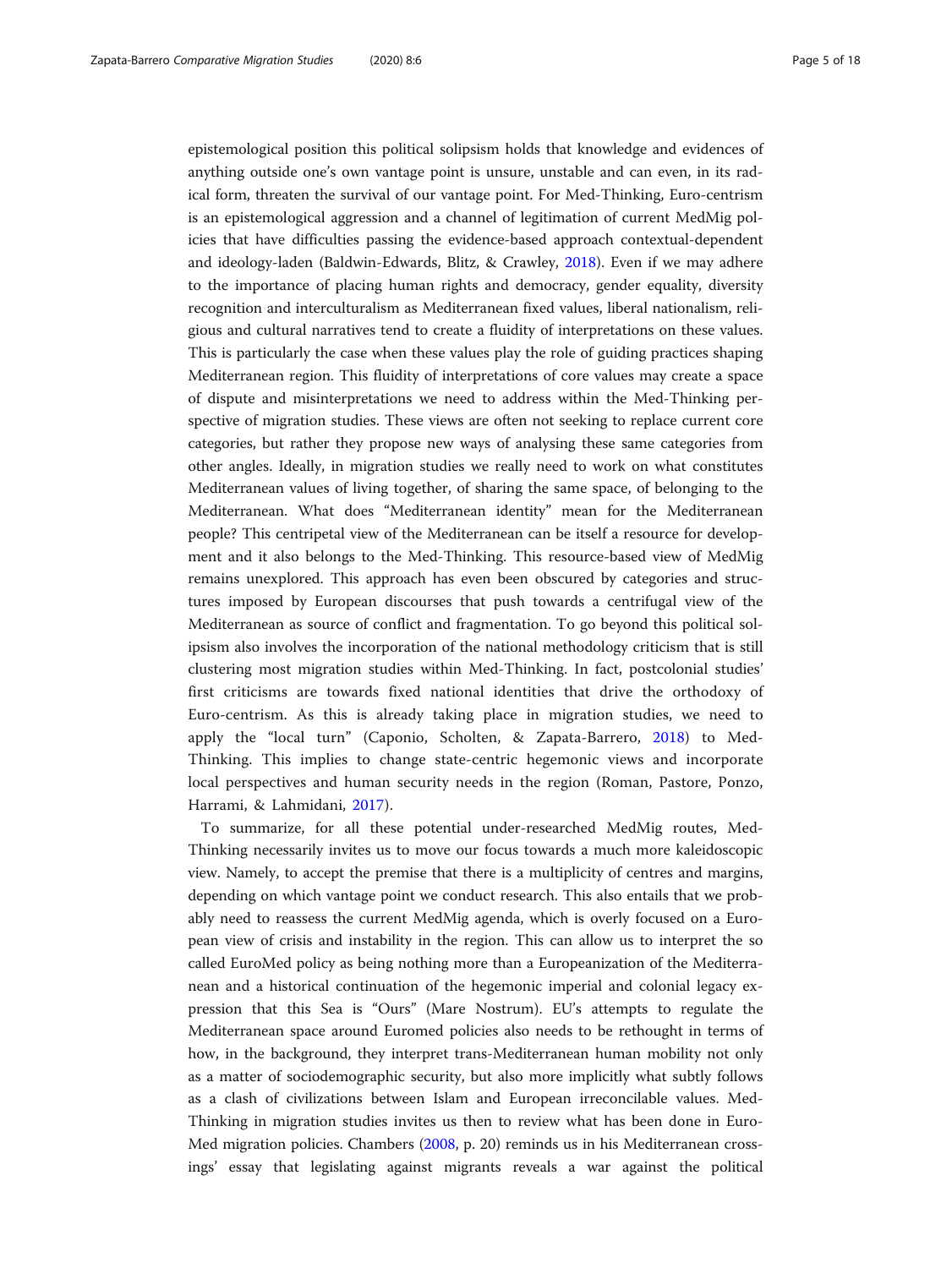articulation of difference. Most EU Mediterranean policy since then has, accordingly, been focussed on achieving the necessary conditions for long term political and economic stability in this "bitterly contested and fractured geopolitical space" (Giaccaria & Minca, [2011](#page-17-0), p. 352).

To dig further into this particular Mediterranean approach, we then need to follow a particular ontological vision. The Mediterranean needs to be thought about as an imaginary political, social, economic and cultural interconnected space with a postcolonial legacy. From this perspective, the Med-Thinking in migration studies becomes beforehand an epistemological project, a process of theorizing the Mediterranean as a postcolonial trans-mobility sea. Incorporating postcolonial studies even becomes a requirement for mapping a MedMig research agenda. Echoing Chambers ([2008](#page-16-0), p. 26) this means to articulate an answer to basic questions in migration studies that explodes the empty, homogeneous continuum of current historical knowledge and include what has been occluded, marginalized, culturally repressed and physically eradicated from Europe. The postcolonial view is always a critical interrogation (Chambers, [2008](#page-16-0), p. 28). As a political theoretical project, it is concerned with the decolonisation of representation, of the west view of the Mediterranean, of taking the Mediterranean as a continual interweaving of cultural roots and historical routes.

Chambers even speaks about the "epistemological violence" of liberal thought, deposited in the implicit knot of race and civilisation (Chambers, [2008,](#page-16-0) p. 28). These are the epistemological proviso before properly elaborating a sense of belonging of the Mediterranean. From this perspective, there is a real concern about how trans-Mediterranean human mobility is interpreted under a neo-colonial subtle approach. The post 9–11, 2001 debates on the relationship between Islam and Europe have, in many ways, revitalised (and legitimised) an image of the Mediterranean as the theatre of real and imagined clashes of civilisations; an image that has resurfaced with a certain degree of regularity in times of crisis over the past centuries (Giaccaria & Minca, [2011,](#page-17-0) p. 352). Contemporary representations of the Mediterranean space embrace, accordingly, a vast array of processes and manifestations: from the relationship between the Muslim world and democracy, to questions of gender and human rights, to images of economic backwardness and institutional corruption, to the demographic explosion and the impact of illegal migration between the two shores. The young population on the South bank and its scarcity in the North will probably continue to dot the demographic profile of both shores of the Mediterranean as well. As Cooke states "suspicious of closures, Med-Thinking mobilizes these concrete and abstract oppositions to rethink them in an open-ended and dialogical manner" (Cooke, [1999](#page-16-0), p. 299). In such a view, the Mediterranean is then both a geographical area, a geopolitical space and a regional place of network of reflections. It sees human mobility as channel connecting different centres. This process entails juxtapositions and "criss-crossing of binaries such as land and water, fixity and fluidity, nationals and foreign, settled and nomadic, ancient and modern, colonizer and colonized, nationalism and globalization" (Cooke, [1999,](#page-16-0) p. 299). Pace [\(2006](#page-17-0)) reminds us that we can think of the Mediterranean as a 'region' (comprised of sub-regions) or rather as an 'interface' between other regions and then without having itself this interpretative status. This regional argument of the Mediterranean can also be an empirical analytical tool to revitalise MedMig thinking. As Cooke [\(1999](#page-16-0))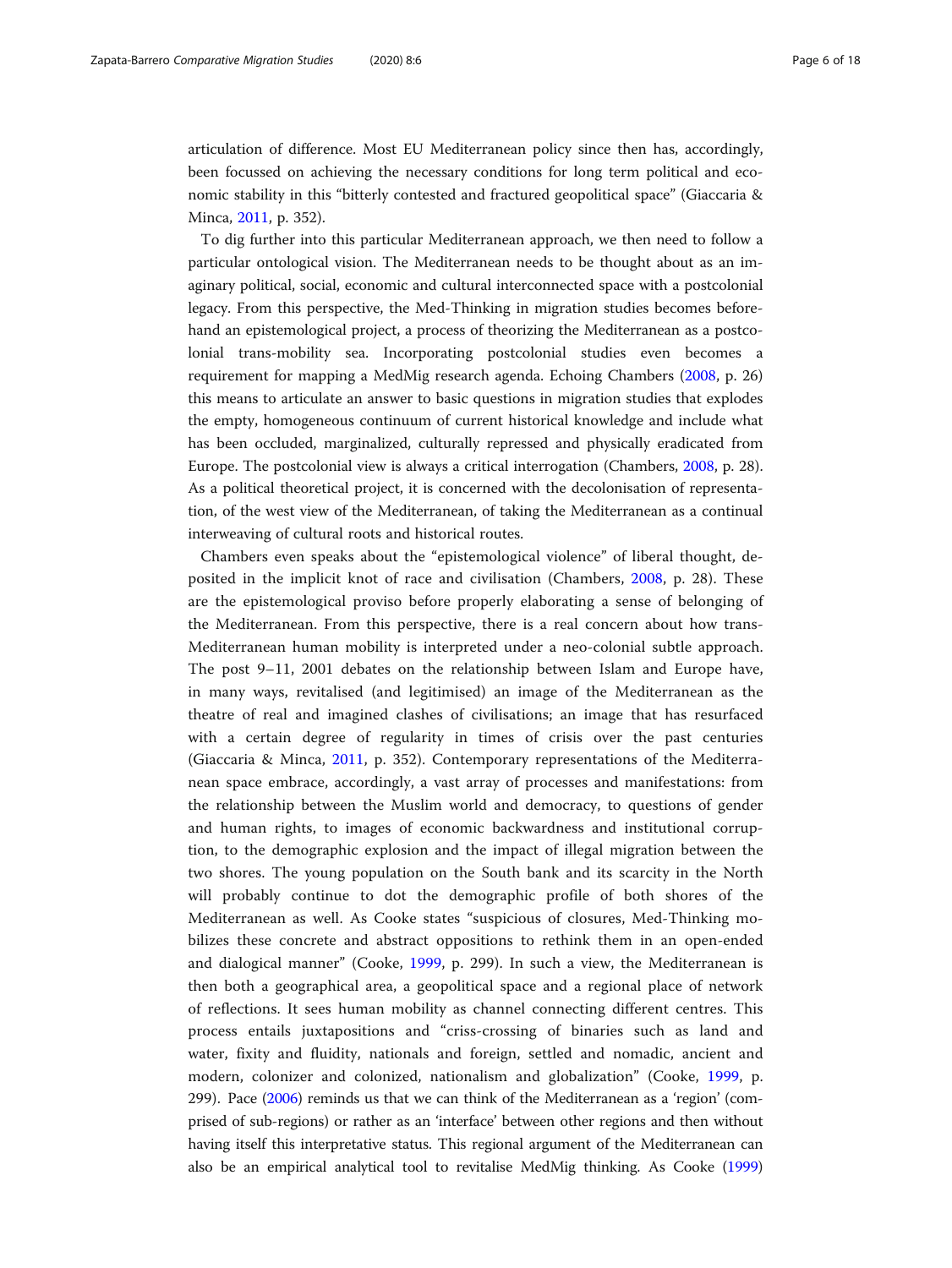describes, the Mediterranean is both a process and a place, where the link between the land and the sea is by itself its defining characteristic. She adds: "A form of aquacentric inquiry, Med-Thinking distinguishes between the materiality of earth and sea, juxtaposing the fixed and the fluid, as well as the near and the far in time and space. In the process, it challenges the assumptions and categories associated to traditional area studies. Whereas land-based scholarship can content itself with consideration of territory only, aquacentrism must include both seas and shores if it is to have meaning" (Cooke, [1999](#page-16-0), p. 294). Incorporating Med-Thinking in migration studies also invites us to make an effort to identify current binaries, such as we-us-Europeans and them-others-Southern Africans-Middle-Easterners, and reconstruct categories going beyond them. This way of epistemological thinking warrants that the 'us' and 'them' applied at the Mediterranean space is a real idola (roughly speaking human cognitive fixations that prevents a more open-minded knowledge, in Bacon's terms) for developing MedMig studies. Med-Thinking problematizes not only binaries but also closures. This approach undermines conventional wisdom about centers and their margins, as well as about the indivisibility of identity, language, culture, and place, complicating the mapping of individual and national identities onto specific, stable terrains (Cooke, [1999](#page-16-0), p. 298).

This is why the best way to reconceptualise the Mediterranean is to view it as a dynamic space with huge network of nodes and connections, as a space of mobility and flows (Zapata-Barrero, [2017](#page-17-0)). The Mediterranean as a transit hub and a hub of cities for strengthening regional building processes. The Med-hub will see the Med-movers not as a burden, and even as-weapons in a geopolitical political logic, but as resources for communication an external Mediterranean relations. To once again recapitulate Cooke's seminal inquiries, they invite us to take the Mediterranean as a cyberspace. A port designates a place where information goes in and out of the computer. This virtual port is like a real harbour and city in the Mediterranean, interconnected by trans-Mediterranean human mobility. Interchangeability is also a key-word for defining the Med-Thinking in migration studies. A view of the Mediterranean as a cyberspace is also a way to combine simultaneity and juxtaposition, to connect the near and the far. This Med-Net thinking also invites us to change our ways of knowing and producing knowledge, forcing what Cooke [\(1999](#page-16-0), p. 296) calls a "deterritorialized consciousness of place". This de-spatialization of interaction erodes, then, the traditional symmetry of State, place and identity. For instance, diaspora and transnational studies developed in MedMig research points towards this direction. This way of thinking the Mediterranean suggests to us then the need to reconceptualize the Mediterranean as both a physical geographical and a historical place.

Finally, we probably also need to consider that through these building blocks of Med-Thinking there are some fluid connections. The Mediterranean constitutes both a bioregion and a spatial system that we need to feature through migration research. Seen from migration studies, the Mediterranean invites us to think in an unstable set of relations, an uprooted geography is necessary to reveal a discriminatory mapping. From this perspective, the Med-Hub needs to be seen as a transnational, super-diverse, and multilingual arena that links widely separated peoples and cultures. A shared space of potential external contact of cities that are not necessarily European and where the intercultural paradigm could become one of the Mediterranean core identities and main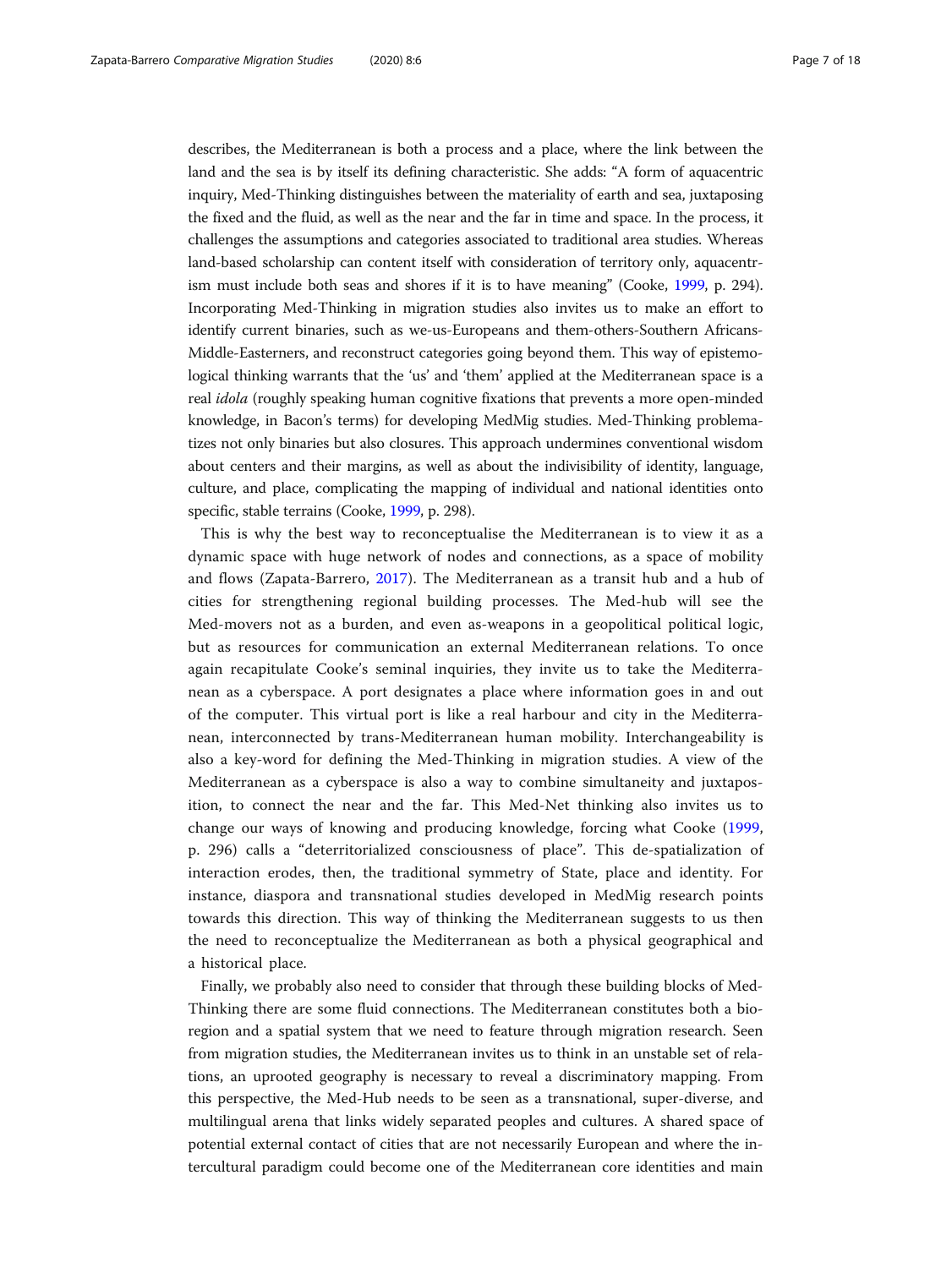channels for encouraging Mediterranean regional building. Trans-Mediterranean human mobilities belong to its same history and it is consubstantial to Med-Thinking. The Mediterranean shapes current human mobilities by this interlink between water and land, but the mobility of people also shapes the current Mediterranean as a geopolitical space. Today the Mediterranean as an uprooted space is under the monopoly of states, who decide its circulation and forms of mobility. Med-Movers are seen as weapons in a clash of strategic interests of controlling the Mediterranean spaces and resources.

The way we articulate the three main uses of the Mediterranean also shape Med-Thinking in migration studies. As a geographical category, the Mediterranean is a "Thalassa/aquatic territory" with distinctive multiple and mixed mobilities that can have origin in the Mediterranean or not. This geographical perspective includes both historical and cultural legacies. The Mediterranean can be a stage of a long migratory trajectory for some South Sahara Africans and Asian migrants that use the sea as a transit zone for crossing to Europe. This geographical dimension also considers intra-regional migration since most African international migrants remain in other South Mediterranean countries instead of crossing the sea, as it is the case of Morocco, who is now beginning to conceptualize itself as a country of immigration with many "francophone" black Africans. The Med-Thinking applied at migration studies is also a regional category of analysis framing current research and the dynamics and governance of migration. This means that, as such, migration policies and patterns shape the Mediterranean regionbuilding. From this perspective, Mediterranean studies is a way to analyze the process of building a regional identity, considering the Mediterranean by itself as an agent in global multiple regional relations. This regional building process is particular since it is a unique place where three continents meet, each one with their own regional particularities. No other such basin exists in the world. This unique location needs to drive Mediterranean migration studies. Finally, it is also a geo-political category with differentiated government interests and a multi-actor space of peace, stability and conflict. This last view is probably the opposite direction of the second one. The regional categorization of the Mediterranean has a centripetal force, meanwhile the geo-political categorization has a much more centrifugal force. The regional view sees Med-movers as resources, the geopolitical vision shapes the Med-Mover as weapons of particular strategies. If the second view considers the Mediterranean as a potential Unity, in Braudel terms, sharing its distinctive features as a region, this last dimension has a multiple regional and state view of the Mediterranean, with complex relation of interests. Here we see the Mediterranean as a realm of real-politics. It is probably this MedMig geopolitical dimension which prevails today over the second regional view. The tension between these three understandings of the Mediterranean must also be included within the MedMig research agenda.

## Framework of this special issue: the need for mapping a MedMig research agenda

In the last few years, the Mediterranean gained more and more relevance in migration studies and, currently, it is a regional focal point where several types of large-scale human displacement converge. According to the Global Peace Index 2018, it remains the world's least peaceful region. UNHCR and OIM last reports also warns it is by far the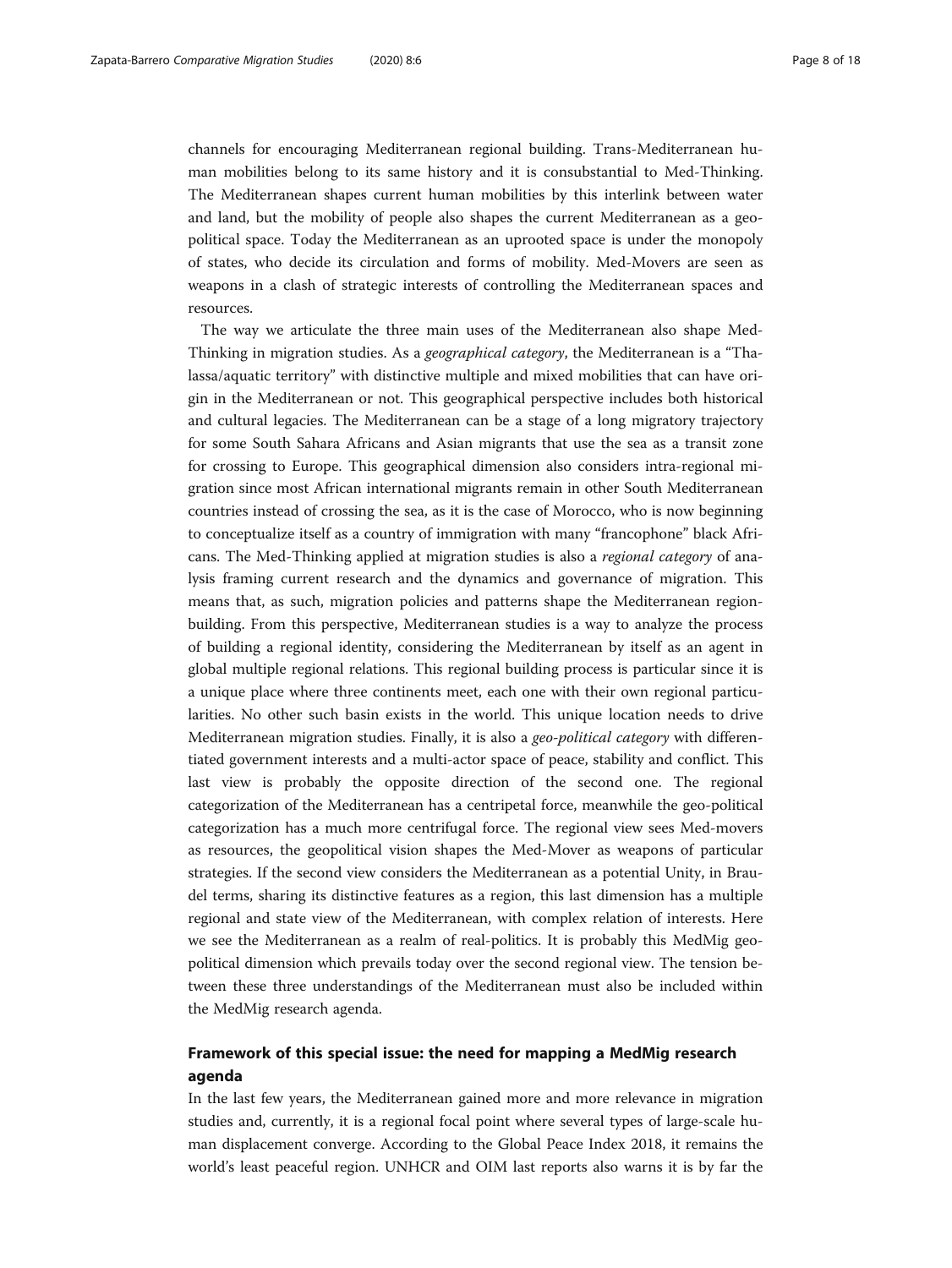world's deadliest zone. Urbanizations processes are also the result of migration and the impact on climate change is also becoming a common concern, as an emerging driver of trans-Med Migration, as the fieldwork on Tunisia carried out by Karolina Sobczak-Szelc and Naima Fekih ([2020](#page-17-0)) show in this Special Issue. This is a global and regional challenge with major effects on origin/transit/destination countries, border/integration/ diversity policies, and geopolitical strategies. Indeed, if we review the recent European MedMig policy agenda the keywords identified would probably be ungovernability, unmanageability, instability, uncertainty, unpredictability, complexity. Further, MedMig governance could be identified as one of the major political cleavages between Member States, creating sub-alliances as Visegrád Group, which links four central European States (Czech Republic, Hungary, Poland and Slovakia). We may also include lack of evidence-based narratives and policies on current migration dynamics and governance systems often denounced from international forums to major scholarly debates. There is also a shared view among MedMig scholars that the research agenda tends to be too Eurocentric and probably misses the Med-Thinking we have tried to roughly conceptualise in the previous section. In the same measure, it also omits, to a certain extent, the criticism of the state-centric and economical liberal (and imperial) way of thinking of the Mediterranean that most scholars from the South condemn.

We must also consider the centrality of migration and trans-Mediterranean human mobility for shaping Mediterranean (inter)-states relations, and how they conform their geo-political strategies. Seeing globally, the Mediterranean is a geographical area where many different political regimes and ideologies coexist, making it even more difficult to find a common ground of understanding, as it was the main philosophy of the Barcelona process in 1995. There is a sharing view that this first framework of Mediterranean cooperation has had several challenges related to the Palestinian-Israeli conflict framing the recent history of the Mediterranean. Another relevant, and most recent, challenge is the Syrian conflict and the refugee conundrum that is shaping the region today, together with the lack of Libyan interlocutor as a condition for whatever relation. This means that to conduct a MedMig research is to enter in an area driven by political and social tensions, where contingencies often lead the migration dynamics and processes. However, current research also warns us that instability does not necessarily magnify the migration dynamics known in periods of stability, even when its validity is assumed.

For migration studies, the importance of combining the geographical, regional and geopolitical approach (namely the Med-Thinking in migration studies we have sketched out in the first section) is key to understanding multiple human mobilities and current control policies at the East, Centre and West of the Mediterranean. The need for mapping a research agenda is also justified as a way to review the current EuroMed and the partnership framework shaping current policies. Mainly since 1995 and revisited with the Union for the Mediterranean in 2008 and after the so called Arab spring in 2011 (Geddes & Hadj-Abdou, [2018](#page-17-0)) and the neighbourhood policies framework, conceived after the 2004 enlargement of the European Union with 10 new member countries (Schumacher, Marchetti, & Demmelhuber, [2018](#page-17-0)). In fact, we have gone from an idealistic multilateral to a pragmatic bilateral policy focus. We can also do a critical diagnosis on how States have tried to shape Mediterranean Region through their EuroMed Partnership approach as a history of failure. This can justify the need to construct a Med-Hub giving cities the opportunity to interrelate and be active in the process of regional building.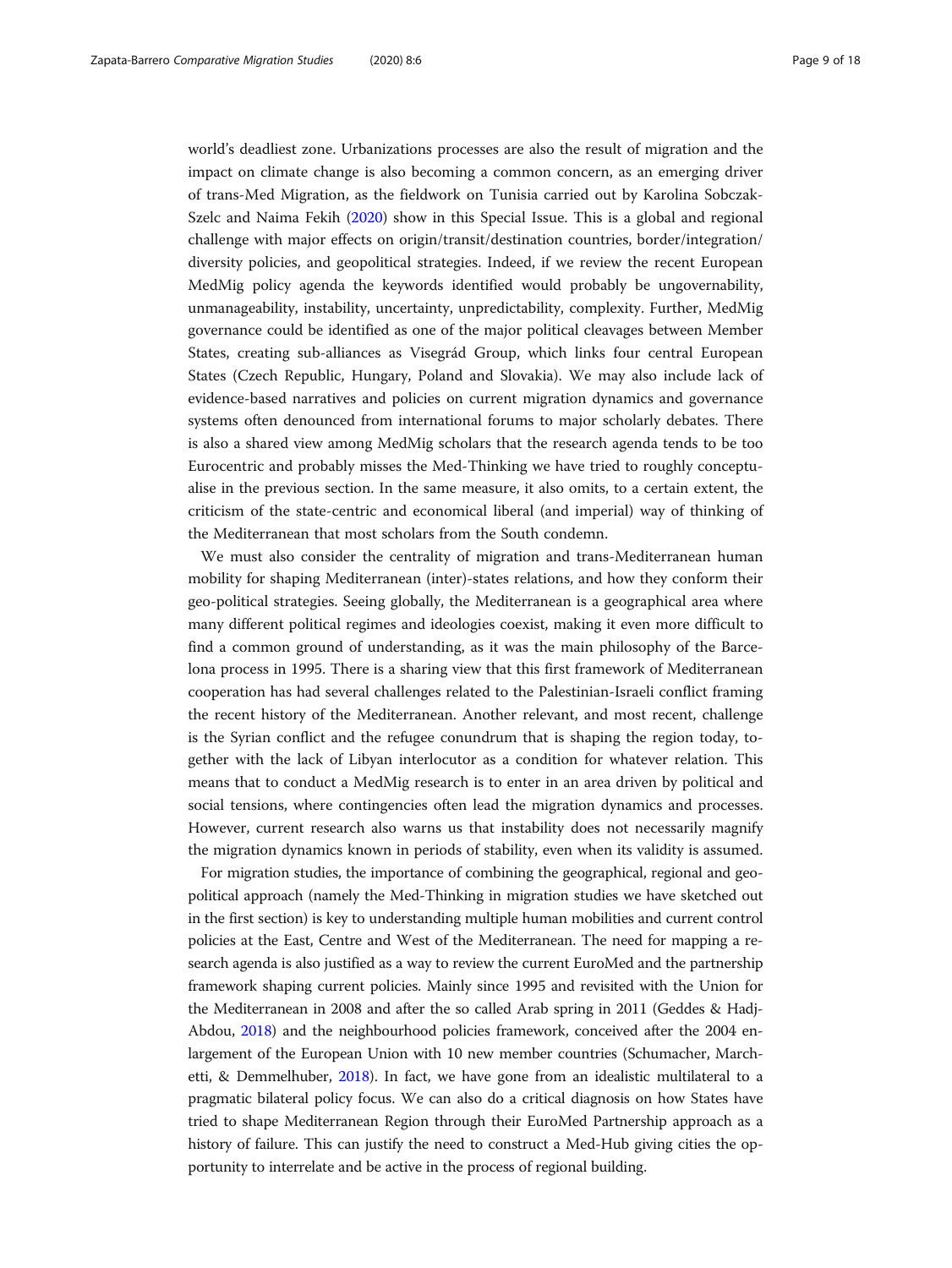There is even a paradox that, despite the great importance of trans-Med human mobility, there are no strong debates tackling the research agenda. Academic, social and political demands should be better substantiated by covering all the geographical areas through a complete focus on the MedMig, promoting multi-sited and comparative research, multi-level analysis, and intersectional studies. Comparative Mediterranean studies are scarce. In spite of an existing burgeoning literature, this field is still dispersed and unarticulated in a patchwork of studies and disciplines, without being clustered by a Mediterranean approach. In fact, these concerns are in line with The Valletta Declaration's (Ministerial meeting, 2017) requests to overcome the fragmentation of knowledge and data, and to find instruments to reduce the gap between research insights and knowledge, public opinion and policies. This approach is also in line with the UN Global Compact for Migration (December, 2018) by underlining as one of the first objectives the importance of research and communication platforms.

A MedMig research map can help to draw the first guidelines for Med-Thinking in migration studies, as a first step to increase an understanding of the migration dynamics and its mixed nature, the migration drivers and their interdependence. While also maximising its benefits to the Med-Thinking and coping policy mechanisms at origin, transit and destination (Jolly, [2014](#page-17-0)). This is a good opportunity to reassess the centrality of the Mediterranean for the development of migration studies, for its variety of topics and perspectives.

We must also highlight in this brief theoretical positioning that most of the MedMig research agenda has a critical insight that may help develop the Mediterranean approach. There are several theoretical frameworks used for formulating such criticisms. Most of them combine descriptive and explanatory arguments with normative claims, at different grades and intensity. For instance, the contribution of Bauböck ([2019](#page-16-0)) in this Special Issue maps three different normative claims (he speaks about trilemma) that call for different policy responses. By applying this Med-Thinking approach we can briefly overview the most relevant frameworks allowing us to identify current main concerns and how we can go further in the coming years for developing this Med-Thinking in migration studies.

Above all, there is the obvious need to strength the policy, social and research agenda nexus. The fact that a link exist is beyond doubt. However, how this interface takes place is much less evident. A research agenda cannot be an uncritical reproduction of newspaper headlines and/or political practices. The dominance of political ideologies and State decisions over social and research distinctive agenda can be a matter of concern. Research must find ways to shed light on how certain political decisions lack evidence, and these contribute to create "virtual" policy narratives that seek to legitimize their decisions towards a "disoriented" public opinion. The responsibility of conducting a MedMig research agenda along Med-Thinking lines must then seek to provide a regulative and evaluative framework for critical assessment, separating what is fake, from what is "real reality". We need more deep analysis on how the security policy rhetoric is constructed. Most scholars insist that the European States obsession to hinder this trans-Med human mobility is necessarily counterproductive, since their policies do not manage to reduce conflict. A more resource-based pro-active narrative that ensures the best conditions for this trans-Med human mobility would certainly contribute to prevent the development of a much-needed Mediterranean regional identity able of being a reference within the global migration agenda.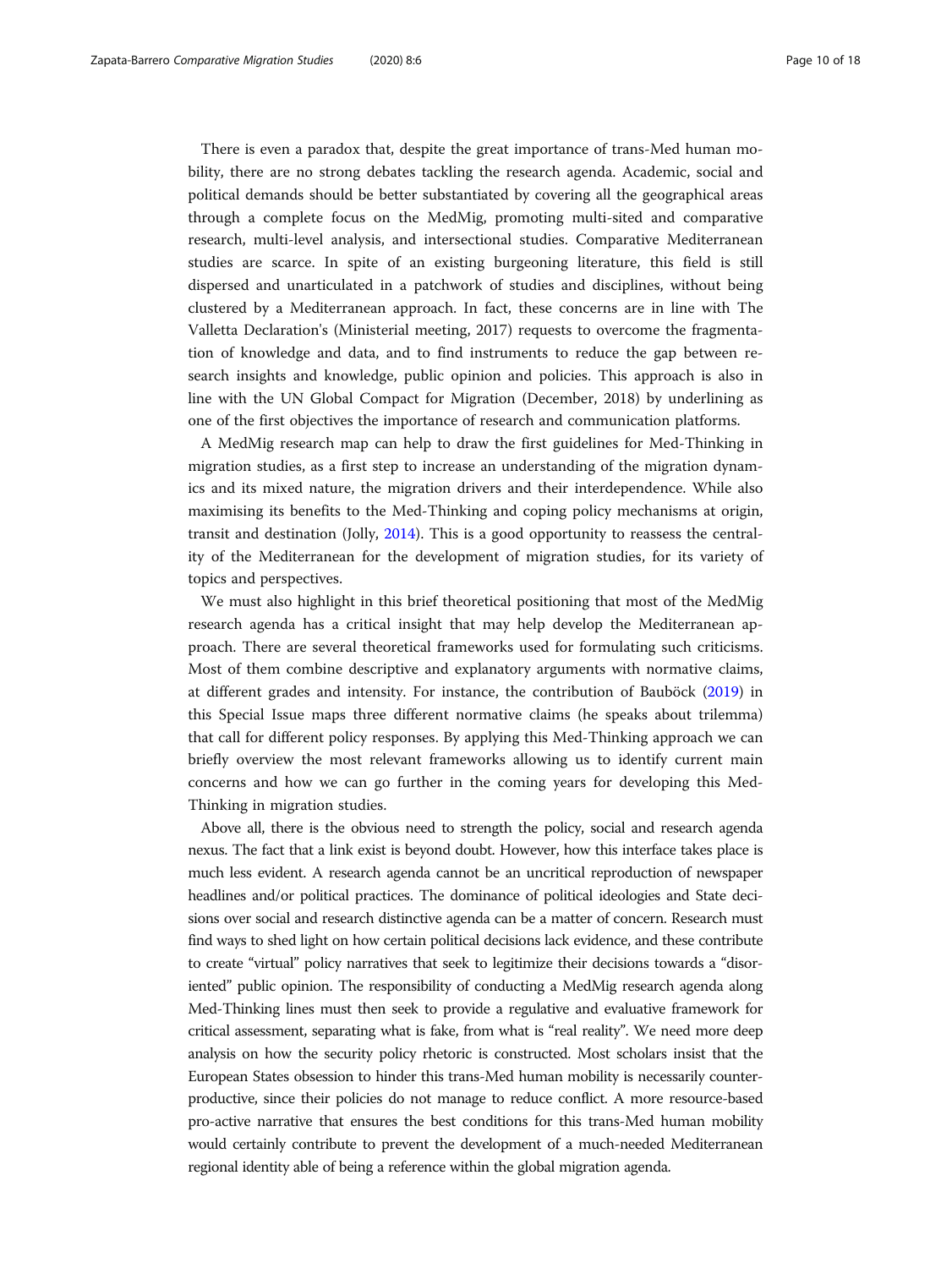Behind these statements there is an obvious epistemological concern regarding the way knowledge is produced, how Mediterranean dynamics and policies are interrelated, and as several works have pointed out, how far political decisions and policies towards Med-movers determine their risks and safety in their migratory process. As Fargues, among others, insists: "stopping migration and eradicating deaths at sea may therefore be partly conflicting objectives. Shutting the shorter and less dangerous routes can open longer and more dangerous routes, thus increasing the likelihood of dying at sea" (Fargues, [2017,](#page-16-0) p. 1).

This theoretical framework also provides other complementary research paths. The sustained premise is the gap between narratives of control and current migration dynamics. Control policy narratives can be formulated even with few real migration dynamics. These policy assumptions drive most of the recent research, which takes the inquiry plan of disentangling assumptions and taken for granted arguments seriously (see for instance Geddes, [2014](#page-17-0); McMahon & Sigona, [2018](#page-17-0)). This theoretical framework evidencing the tension there is between politics/policies and migration patterns is one of the mainstream rationale clustering the MedMig research agenda today.

Surveying quickly Google Scholar analytics (September 2019) on "Mediterranean Migration" in the last five years, we can infer several premises, which may also justify the need to overview a MedMig research agenda along Med-Thinking. First, negative aspects by far dominate the research narrative over the positive ones, governed by the same rhetoric most governments have constructed: crisis and instability, Mediterranean dis-ordered migration. This may invite us to reflect on the extent to which a research agenda, that is always conflict-driven, may reinforce mainstream policies and hegemonic political solipsist narratives. I think it will be much wiser, if we want to take the Med-Thinking approach seriously, to begin to draw a MedMig resource-based approach as well as to start thinking how to articulate a regional approach based on the advantages of trans-Mediterranean Mobility. The Mediterranean as a source of creativity and innovation, as a source of development thought trans-Med human mobility needs to be assessed. This could probably be done by first identifying the Mediterranean drivers that may fix Mediterranean exceptionality such as interculturalism, transnationalism, diaspora and cosmopolitan Mediterranean values and principles. We can go on along this research path incorporating the need to conceptualise "Med-identity" and "Medi-zenship", with a deep reflection of what Mediterranean belonging may involve in terms of understanding the Mediterranean as a geographical transnational area instead of adhering to a unique national flag.

The second premise we can infer is that research is still too state-centric, dominated by national concerns on border control, regional geo-political considerations related to insecurity and instability, and cosmopolitan universal values related to democracy and human rights. There are some actors, at the sub-level, that are still absent in the research agenda: Mediterranean regions and cities are practically neglected in the current MedMig research agenda. Most research that use cities include them as case studies, but without seriously reflecting on their key role in shaping Mediterranean migration studies and their contributions to the development of Med-Thinking. The EU-Mediterranean policies have basically been centred on EU-State relations through EU multi-level governance neighbourhood policy programmes (Delcour & Soleri Lecha, [2017](#page-16-0)). Cities are potentially more flexible to foster contact and construct this "bio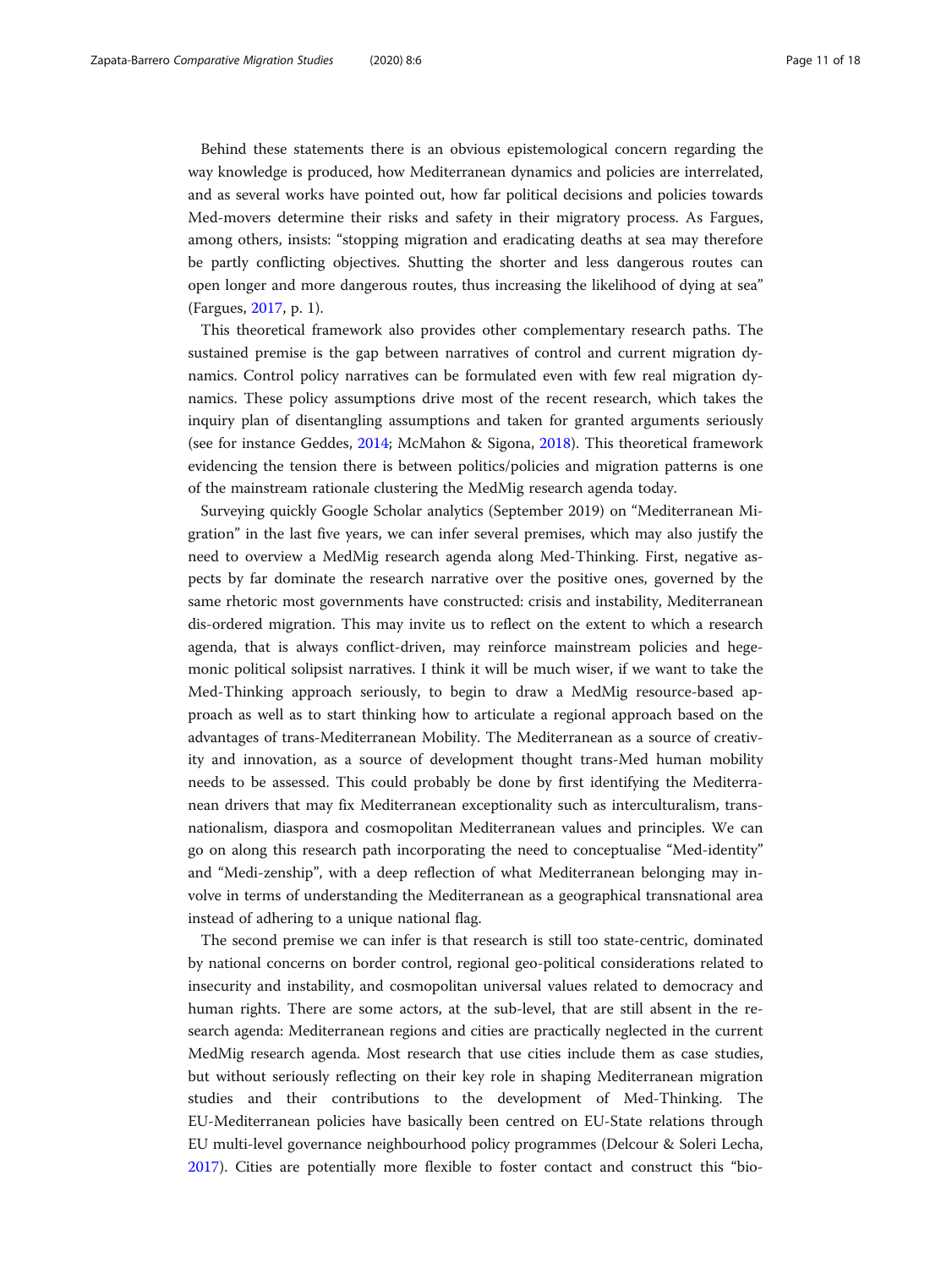Med-cyberspace" I was suggesting in the previous section. They are politically and socially much closer to people, more pragmatic in the diagnosis processes and problemsolving actions as it has been emphasized in one of the last Handbooks dealing with cities of migration (Caponio et al., [2018](#page-16-0)). Furthermore, it is easier to connect the city of Oran or Tel Aviv and the city of Roma or Barcelona, with Tunis and El Cairo, rather than Italy, Israel, Egypt, Tunis and Algeria. This city-based approach for the promotion of a Med-Thinking in migration studies is now contextually justified: on the Northern Mediterranean shore, cities are becoming new agents and interlocutors within the EU in relation to human mobility challenges, integration policies and diversity management. On the Southern shore, it has been broadly accepted that the so-called 2011 Arab Revolutions have been above all an urban phenomenon and an action taking place in the cities public spaces (squares and streets becoming symbols of the revolutions). Therefore, the city focus as a way to strengthen Med-Thinking is needed to improve articulation within MedMig studies.

In the current MedMig research agenda, the Mediterranean is sometimes presented as one of the most significant extra-European regions, with a long history of colonial engagement from States that are now members of the EU (Collyer, [2016\)](#page-16-0). The framework of security and stability nexus is also dominant (Roccu & Voltolini, [2018](#page-17-0)), together with the area of externalization of EU policies since the seminal work of Boswell ([2003](#page-16-0)) among others (see also Aubarell, Zapata-Barrero, & Aragall, [2009](#page-16-0); Lavenex & Schimmelfennig, [2009\)](#page-17-0). The leading argument within this research avenue highlights that the dangers of a hyper-crisis narrative can legitimize rapid, informal and flexible policy instruments and legislative proposals that are often at odds with democratic principles and fundamental rights. It can also justify the lack of regular channels (Ansems de Vries, Carrera, & Guild, [2016](#page-16-0)) or even, and in practice, for instance, hotspots system (detention centres without regulation), Jungle Calais and an overall absence of humanitarian approach.

Another current area of research that may contribute to the development of a Med-Thinking in migration studies points to the question of how the so-called 2015 migration/refugee crisis has been interpreted. The 'crisis' was, in large part, policy-driven and sustained by the failure of the EU to propose humane responses to deal with this unprecedented, but also foreseeable movement of people (Crawley, Duvell, Jones, McMahon, & Sigona, [2016](#page-16-0); Sigona, [2018](#page-17-0)). Scholars also share that there is a need to go beyond the current conceptual landscape of Fortress Europe (Wolff & Hadj-Abdou, [2018](#page-17-0)), however a strongly articulated counter-narrative capable of gaining centrality in the debates has not yet been developed. We need more normative Med-Thinking that goes beyond the identification (and denunciation) of tensions and paradoxes, contradictions of the liberal national European State (Geddes, [2014\)](#page-17-0) and go straight on to encapsulate the power asymmetries and imbalances between EU and South Mediterranean countries within the postcolonial Med-Thinking, a dimension that needs further exploration within the current MedMig research agenda.

At a more practical level, there is a set of debates highlighting that the incoherencies and lack of coordination among actors may affect consequences between policies, legislations and practices (Carrera, Radescu, & Reslow, [2015](#page-16-0)). The existence of a huge array of programmes, many involving the same ministerial actors from partner countries, must be interpreted not as a sign of strength but of weakness according to Collyer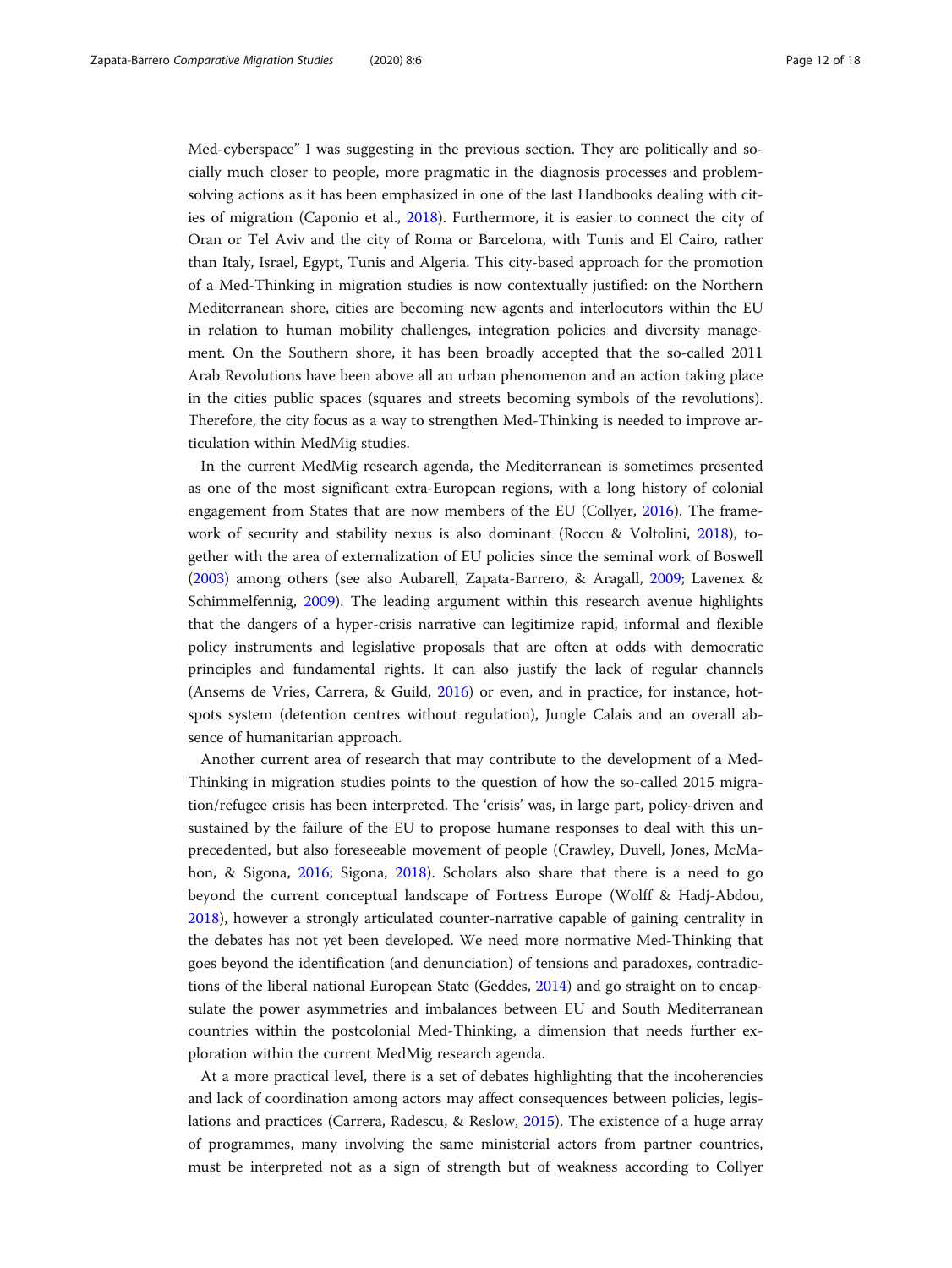([2016](#page-16-0)). The lack of a clear central focus of this approach may, however, also help to explain the range of unintended consequences of migration control in the Mediterranean region. The legal panorama appears fragmented, with a lack of solidarity. The Mediterranean South, as well as the other actors involved, are undertaking a 'pass the ball' approach without a regional solution (Miltner, [2015\)](#page-17-0).

At the meso level, we also find some research areas focusing on global governance and multi-actor framework that represents the Mediterranean. What is emerging is a 'patchwork' of actors, priorities, and instruments. Global governance is discussed in several non-binding international fora: UN High-Level Dialogue on Migration and Development, the Global Commission on International Migration (GCIM), the Global Forum on Migration and Development (GFMD). This multi-actor research approach raises questions of coherency, competition, and cooperation among them (Carrera et al., [2015\)](#page-16-0) and the role of EU appears controversial and characterized by several critics due to its predominantly Euro-hegemonic focus and the developed securitarian approach.

There is also the substantial question of establishing frameworks of cooperation between democratic and nondemocratic regimes. The political situation of Libya, the attitude of its coast guard as well as the reported violation of human rights in the country prompt many to insist that EU member states cannot work with Libya (Barslund & Ludolph, [2017](#page-16-0)). But then why does this democratic argument not work with other countries that may reinforce instability in the region, and worse, use migrants-asweapons in a geo-political chess game.

The policy framework on the conditionality practices as an instrument coming from real-politics and applied to migration negotiations between EU/South states is increasingly catching researchers' attention. This "more-for-more" logic that represents the conditionality approach and drives external relations is always an invitation to critical thinking. Third countries are obliged to accept EU policy transfer of its readmission and return/border controls and surveillance policies in exchange for external cooperation and development funding as well as a few legal opportunities for mobility (Carrera et al., [2015](#page-16-0)). This is probably the most flagrant example of the entrance of geopolitics into MedMig policies, but there is still no certainty that instead of creating a centripetal force it strengthens a centrifugal force, reinforcing again fragmentation over union in the Mediterranean.

The need to build a counter-narrative against the orthodox one, of changing perspectives and approaches, and of speaking more on human security and migration ethics (Zapata-Barrero & Gabrielli, [2017](#page-17-0)) are topics included in the research agenda. Further, the shifting of the mobility paradigm as an insecurity/threat with one exploiting the potential of mobility to foster economic growth, human capital and political reform is also on the research roadmap (Ayadi & El Mahdi, [2013\)](#page-16-0). This resource-based approach of trans-MedMig can then gain centrality against the conflict-based and crisis-based we encounter today. It can certainly help develop the Med-Thinking in migration studies which we are claiming.

Along these lines, to think of the conditions for this new resource-based paradigm it must pass necessarily through the democratic conditionality and the 'more-for-more' dominating policy approach. This is in fact the main rationale of Faustini Torres' [\(2020](#page-16-0)) contribution in this Special Issue, focusing on the interlink between migration control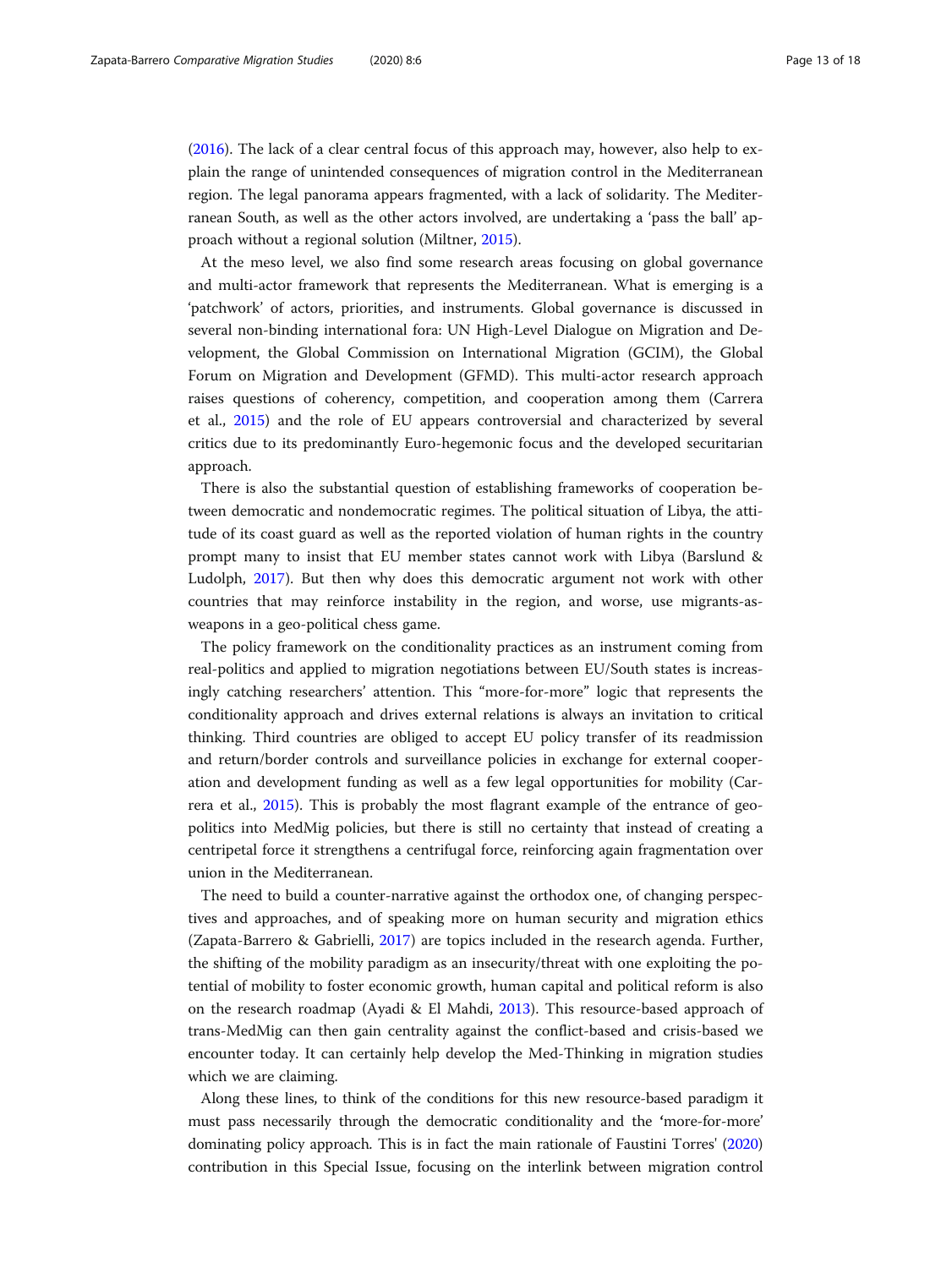and democracy promotion. The more a country democratically reforms, the more economic support and market opportunities they will receive (Fargues & Fandrich, [2012](#page-16-0)). There are several shortcomings to this logic, which have been clearly stated by A. K. Jonasson ([2015\)](#page-17-0), among others. While constantly appealing to democracy and human rights in rhetoric, the EU has long prioritized security and stability, which has led to a lack of credibility. In this context the EU must not ignore the influence of the Gulf countries' investments in the region, as a vital new agent that has come into play (Coates Ulrichsen, [2013\)](#page-16-0). It has become increasingly clear that the meaning of the so-called "common value" democracy is far from obvious. And finally, the EU's main tool to promote democracy is conditionality, awarding benefits when partners meet pre-set criteria, but granting limited lee-way for partners to hammer out their own approach to democracy.

Co-Development policies and root cause logic already have a certain tradition in migration research. The background premise is that co-development policy should not be seen as a means for reducing the number of migrants. Instead, political discussions and approaches to migration should recognize the interlinked nature of human mobility and development (Manrique Gil, Barna, Hakkala, Rey, & Claros, [2014\)](#page-17-0), with transnational diaspora policies as an emerging policy from origin countries (Zapata-Barrero & Rezaei, [2019](#page-17-0)). For instance, there are other patterns that contribute to codevelopment and are not categorised as such. I am thinking about remittances send by diaspora, which play an important role. For instance, the amount of remittances usually far exceeds the official development aid's in Morocco (Bauer, [2016,](#page-16-0) p. 55; Ponsot, Terry, Vásquez, & de Vasconcelos, [2017\)](#page-17-0). Finally, we also find normative-lead arguments as the clash between Law and Politics with Rights and Obligations despite the presence of fundamental rights and principles such as the right of asylum, and non-refoulement (Dublin system), countries such as Italy are violating them systematically. This in light of the assumed false premise that a stronger border control is necessary in order to respect 'legality' (Locchi, [2014](#page-17-0)).

As a final remark, and as a way to leave my reasoning wide open, an effort to map a research agenda for developing Med-Thinking in migration studies can definitively help us review the relationships between European and Mediterranean states. Together with other political and cultural actors bordering on the Mediterranean, starting with Arab peoples (Benguerna & Mangone, [2016](#page-16-0)), Arab civil society, and a full array of political, cultural, economic and social actors who work on migration and mobility, can help map this research agenda. Rather than being simply silenced or ignored by the dominance of postcolonial Med-Thinking.

## How the different articles contribute to Med-Thinking in migration studies: overview of origin, rationale and structure of this special issue

The contributions included in this Special Issue have been selected from the 15th IMI-SCOE Annual Conference in Barcelona (2018), which covered the theme "Europe, migrations and the Mediterranean: human mobilities and intercultural challenges". This was the opportunity to reaffirm the centrality of the Mediterranean as an essential regional area in migration studies. It includes the inaugural lecture held by Rainer Bauböck [\(2019](#page-16-0)) on the political ethics of migration in the Mediterranean, and the winners of the Rinus Penninx Best Paper Award: Sarah Nimführ and Buba Sesay [\(2019\)](#page-17-0), as well as a selection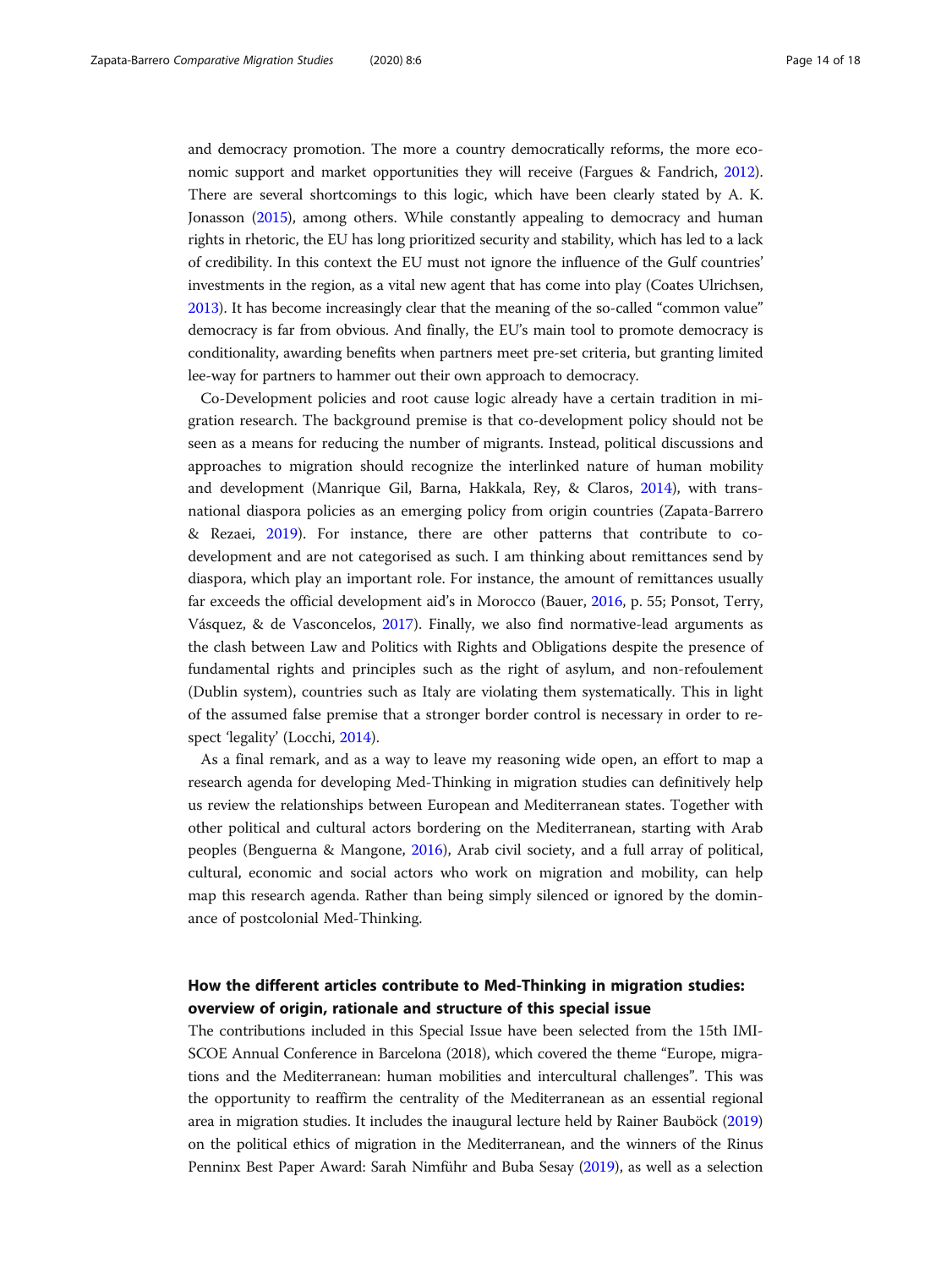of works that participate in plenary sessions and panels, and those which we consider that are also contributing to Med-Thinking.

A scattershot approach can keep you from focusing on important questions and pull you in a number of different directions. This Special Issue offers us some main areas that highlight patterns in the current research agenda. Such work may fill the type of Med-Thinking which we are requesting from MedMig scholars. The initial ambition was to provide a picture of the new trends in MedMig research. For this reason, we included multidimensional approaches, touching several disciplines and combining micro, meso and macro level studies. Moreover, the combination of a wide and narrow lens of analysis also offers a variety of perspectives. Therefore, the selection of articles covers different dimensions that goes from the types of human (im)-mobility in the Mediterranean to the policies and relations among states that arise within this context, underlining what makes it an exceptional regional area. The Special Issue also covers the normative ethical dimension with Baubock's ([2019\)](#page-16-0) contribution. The general idea is to focus on what is structural about MedMig studies without forgetting the contingency and unexpected, and the intersection between these two dimensions. Finally, our goal with this Special Issue is to understand the 'now' but with an eye on 'tomorrow', that is, to provide insights that give us clues for analysing the present but also for anticipating future MedMig research developments. Then this Special Issue clusters at least five main dimensions: Research that tries to combine macro, meso and micro levels of analysis, it tends to be multidisciplinary, combine different logics of human mobility and immobility; the leading methodology is qualitative, privileging direct contact with the environment; and finally, there are always a multiplicity of actors ensuring MedMig governance that may also explain the complexity of this research area.

The initial idea is to show the multidimensional nature of the MedMig research, but also to delineate potential paths towards Med-Thinking agenda, going from a wide to narrow angle lens, in coherence to the subtitle photographic picture. The starting point will go from macro, to meso and micro levels of analysis. It also leads a way to move from the normative and narrative analysis, to the analysis of policies and policymaking processes (and the consequences they have for migration dynamics and Mediterranean 'movers').

The Special Issue opens with the normative-laden contribution of Rainer Bauböck ([2019](#page-16-0); "Mare nostrum: the political ethics of migration in the Mediterranean"). The paper argues that freedom of movement, global distributive justice and democratic selfgovernment form a trilemma that makes pursuing all three goals through migration policies difficult. It also argues that there are distinct normative grounds for refugee protection, admission of economic migrants and reciprocity-based free movement. Refugees have claims to protection of their fundamental human rights. Economic migrants should be admitted if there is a triple benefit for the receiving country, the country of origin and for themselves. Free movement is based on agreements between states to promote international mobility for their own citizens. These three normative claims call for different policy responses.

Then we move with the contribution of Emanuela Roman and Ferruccio Pastore ([2020](#page-17-0); "Framing migration in the southern Mediterranean: how do civil society actors evaluate EU migration policies? The case of Tunisia") centred on the external dimension of EU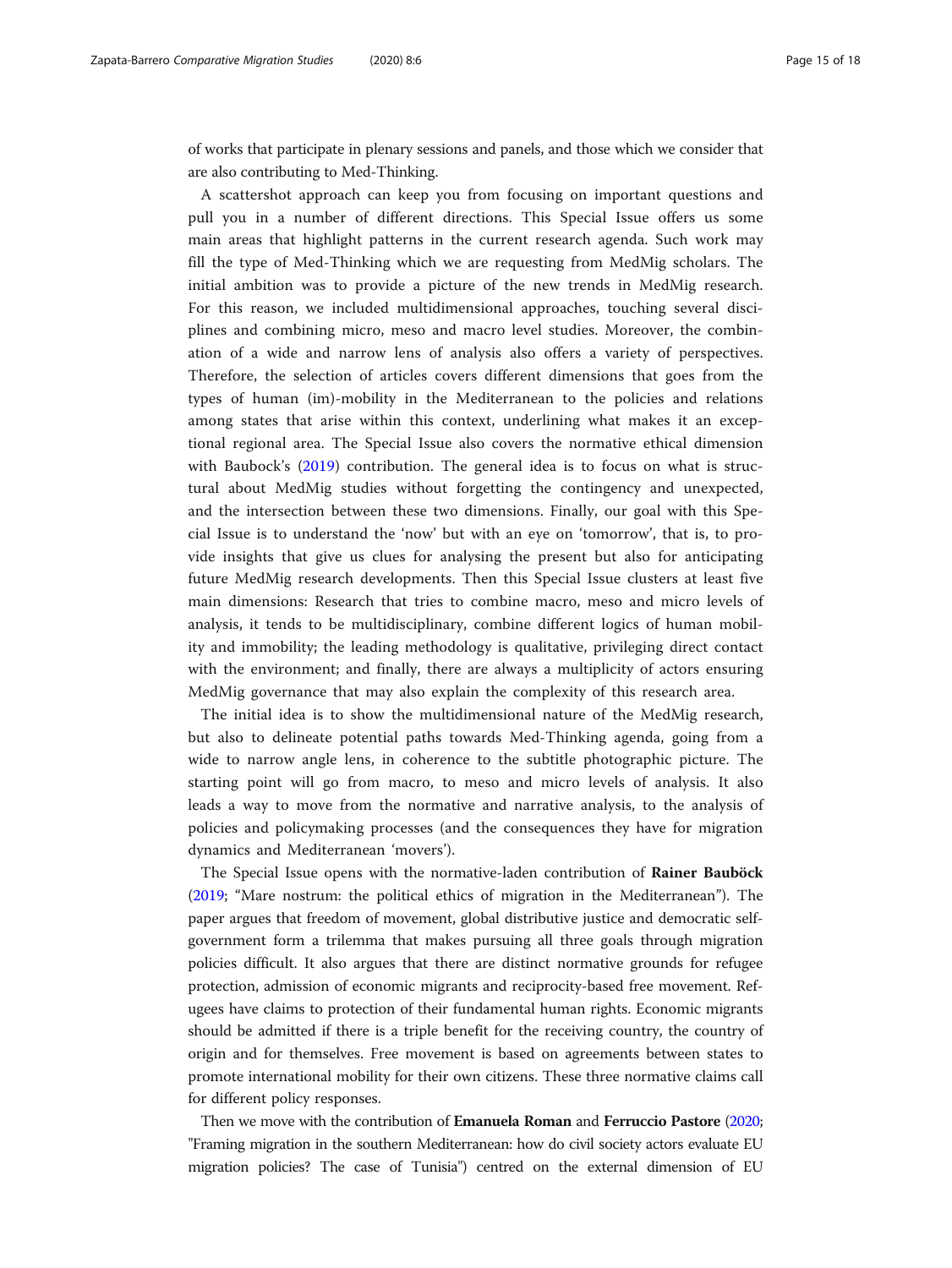migration policies. It states that in spite of routine rhetorical references to its cooperative and partnership-based nature, the EU external migration policy-making remains essentially unilateral and top-down. Civil societies of sending and transit countries, in particular, tend to be excluded. This may represent a strategic resource for the EU to promote a more participatory governance of migration, which may lead to more balanced, effective and mutually beneficial migration policies in the Mediterranean region.

The third contribution written by Luisa Faustini Torres ([2020;](#page-16-0) "Another nexus? Exploring narratives on the linkage between EU external migration policies and the democratization of the Southern Mediterranean neighbourhood") focuses on the interlink between migration control and democracy promotion. Stating the limitations of the current migration-security and migration-development paradigms. Her contribution aims to explore the interlink between control policies and democratization of Southern Mediterranean countries. Following a Narrative Policy Analysis approach, she draws on longitudinal and interpretative content analysis of EU official documents covering the period between 1995 and 2018, in which she disentangles the logic and impacts of the externalization of EU migration policies towards its Southern Mediterranean neighbourhood.

Then comes the original contribution by Sarah Nimführ and Buba Sesay ([2019](#page-17-0); "Lost in limbo? Navigating (im)mobilities and practices of appropriation of" nondeportable refugees in the Mediterranean area") focused on non-deportable rejected asylum seekers' forced to have a "live in a limbo" and then on the issue of forced immobility. This article is an opportunity to show from a micro-analytical perspective, how non-deportable refugees navigate the system governing their social and physical (im)mobilities. Practices of resistance and conciliation are illustrated.

Margit Fauser's contribution ([2020](#page-16-0); "Emigrant citizenship, privileged local belonging and the option to return: Germans on the Turkish coast") states that while political and economic crises are at the roots of many movements across the Mediterranean, the question is whether these are also leading to the "displacement" of the privileged. In addressing this question, the article links privileged lifestyle migration to a perspective on mobile citizenship.

Finally, the Special Issue closes with the main findings of an original research conducted by Karolina Sobczak-Szelc and Naima Fekih [\(2020;](#page-17-0) "Migration as one of several adaptation strategies for environmental limitations in Tunisia: evidence from El Faouar") focusing on a water scarcity environment and entering in a climate change framework debate. The article navigates on how some Southern inhabitants living in an oasis must cope with unforeseen crop destruction limiting their daily expenses by selling livestock or, in years of drought, migrating to look for additional sources of income. They also show how migration has become part of a wider process of socio-economic transformation in which people leave in order to cope with or adapt to environmental changes.

#### Acknowledgements

The author declare that he has no acknowledgements.

#### Authors' contributions

The author declares that he has no author's contribution apart from himself. The author read and approved the final manuscript.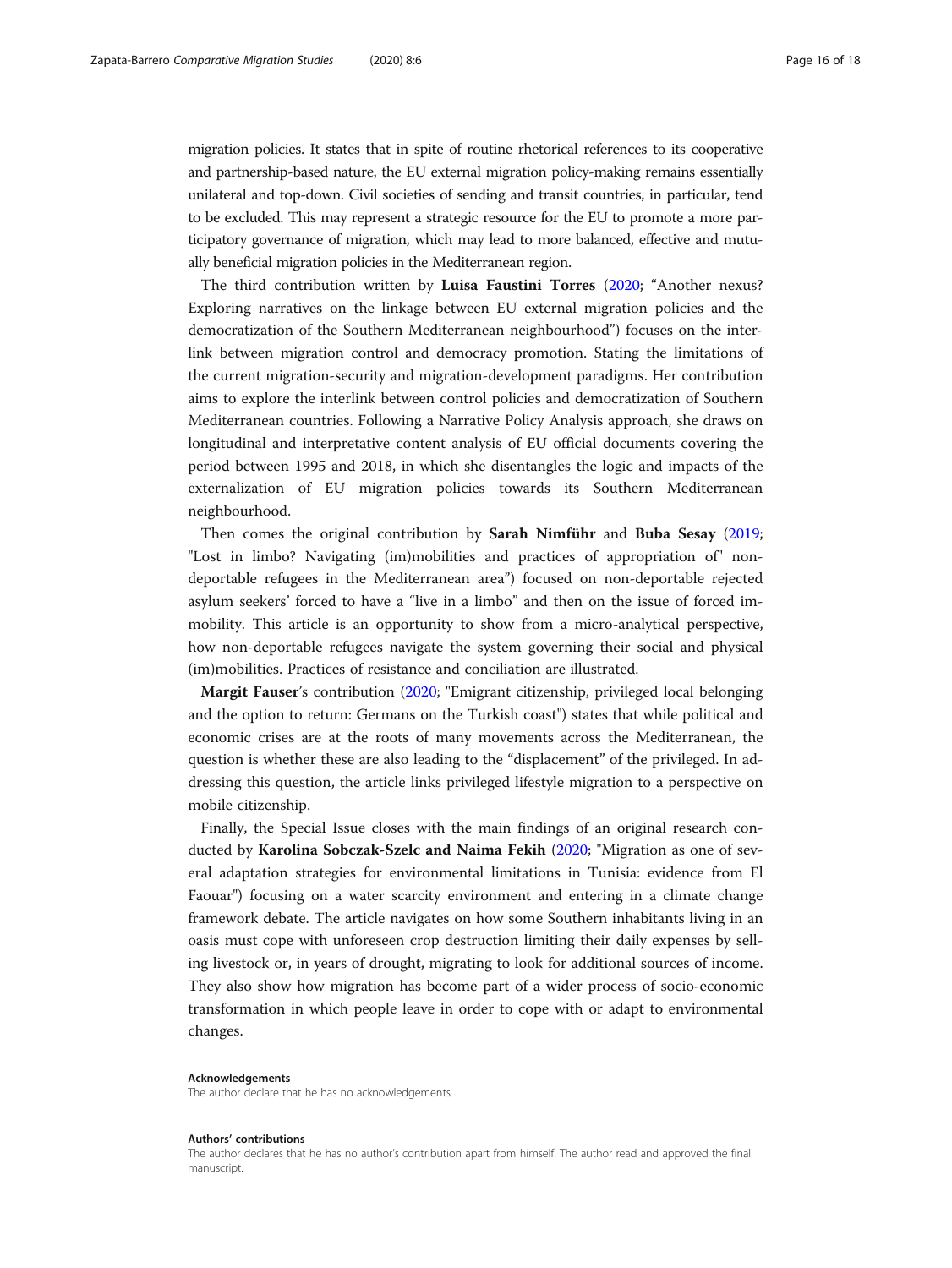#### <span id="page-16-0"></span>Funding

The author declares that he has no funding.

#### Availability of data and materials No applicable.

#### Competing interests

The author declares that he has no competing interests.

### Received: 28 October 2019 Accepted: 5 December 2019 Published online: 10 February 2020

#### References

- Ansems de Vries, L., Carrera, S., & Guild, E. (2016). Documenting the migration crisis in the Mediterranean: Spaces of transit, migration management and migrant agency. CEPS Paper in Liberty and Security in Europe, 94. Retrieved from [https://](https://www.ceps.eu/system/files/LSE%20No%2094%20DocumentingMigration.pdf) [www.ceps.eu/system/files/LSE%20No%2094%20DocumentingMigration.pdf.](https://www.ceps.eu/system/files/LSE%20No%2094%20DocumentingMigration.pdf)
- Aubarell, G., Zapata-Barrero, R., & Aragall, X. (2009). New directions of National Immigration Policies: The development of the external dimension and its relationship with Euro-Mediterranean process. Euromesco Papers, 79. Retrieved from [http://](http://mail.euromesco.net/images/paper79eng.pdf) [mail.euromesco.net/images/paper79eng.pdf](http://mail.euromesco.net/images/paper79eng.pdf).
- Ayadi, R., & El Mahdi, A. (2013). Human Capital, Inequality and Migration in Southern and Eastern Mediterranean Countries: Towards a coherent policy agenda. MEDPRO policy series, 8. Retrieved from [https://www.ceps.eu/publications/](https://www.ceps.eu/publications/humancapital-inequality-and-migration-southern-and-eastern-mediterranean-countries) [humancapital-inequality-and-migration-southern-and-eastern-mediterranean-countries.](https://www.ceps.eu/publications/humancapital-inequality-and-migration-southern-and-eastern-mediterranean-countries)
- Baldwin-Edwards, M., Blitz, B. K., & Crawley, H. (2018). The politics of evidence-based policy in Europe's 'migration crisis'. Journal of Ethnic and Migration Studies. <https://doi.org/10.1080/1369183X.2018.1468307>.
- Barslund, M., & Ludolph, L. (2017). Mediterranean migrants: Little help on offer for Italy. CEPS commentary thinking ahead for Europe. Retrieved from [https://www.ceps.eu/wpcontent/uploads/2017/07/CEPS%20Commentary%20Mediterranean](https://www.ceps.eu/wpcontent/uploads/2017/07/CEPS%20Commentary%20Mediterranean%20%20Migrants%20M%20Barslund%20and%20L%20Ludolph.pdf) [%20Migrants%20M%20Barslund%20and%20L%20Ludolph.pdf.](https://www.ceps.eu/wpcontent/uploads/2017/07/CEPS%20Commentary%20Mediterranean%20%20Migrants%20M%20Barslund%20and%20L%20Ludolph.pdf)

Bauböck, R. (2019). Mare nostrum: the political ethics of migration in the Mediterranean. Comparative Migration Studies, 7. <https://doi.org/10.1186/s40878-019-0116-8>.

- Bauer, P. (2016). Arab spring challenges for democracy and security in the Mediterranean. London: Routledge.
- Benguerna, M., & Mangone, E. (Eds.) (2016). Beyond the Borders: The Mediterranean between cultures, migrations and life-world. Fisciano: ICSR Mediterranean Knowledge. Retrieved from [http://elea.unisa.it:8080/jspui/bitstream/10556/2144/3/](http://elea.unisa.it:8080/jspui/bitstream/10556/2144/3/Benguerna_Mangone_Beyond_%20the_Borders2016.pdf) [Benguerna\\_Mangone\\_Beyond\\_%20the\\_Borders2016.pdf.](http://elea.unisa.it:8080/jspui/bitstream/10556/2144/3/Benguerna_Mangone_Beyond_%20the_Borders2016.pdf)
- Boswell, C. (2003). The external dimension' of EU immigration and asylum policy. International Affairs, 79(3), 619–683. [https://](https://doi.org/10.1111/1468-2346.00326) [doi.org/10.1111/1468-2346.00326.](https://doi.org/10.1111/1468-2346.00326)
- Braudel, F. (2008). The Mediterranean and the Mediterranean world in the age of Philip II, (vol. 1). Berkeley: University of California Press.
- Caponio, T., Scholten, P., & Zapata-Barrero, R. (2018). The Routledge handbook of the governance of migration and diversity in cities. London: Routledge.
- Carrera, S., Radescu, R., & Reslow, N. (2015). EU external migration policies. A preliminary mapping of the instruments, the actors and their priorities. BrusselsEURA-net project. Retrieved from [https://cris.maastrichtuniversity.nl/portal/ en/publications/eu](https://cris.maastrichtuniversity.nl/portal/%20en/publications/eu-external-migration-policies-a-preliminary-mapping-of-the-instruments-the-actors-and-their-priorities(7ee63aea-8ef6-4dc5-b583-2b1a4d27fba0)/export.html)[external-migration-policies-a-preliminary-mapping-of-the-instruments-the-actors-and-their-priorities\(7ee63aea-8ef6-4dc5](https://cris.maastrichtuniversity.nl/portal/%20en/publications/eu-external-migration-policies-a-preliminary-mapping-of-the-instruments-the-actors-and-their-priorities(7ee63aea-8ef6-4dc5-b583-2b1a4d27fba0)/export.html) [b583-2b1a4d27fba0\)/export.html](https://cris.maastrichtuniversity.nl/portal/%20en/publications/eu-external-migration-policies-a-preliminary-mapping-of-the-instruments-the-actors-and-their-priorities(7ee63aea-8ef6-4dc5-b583-2b1a4d27fba0)/export.html).
- Chambers, I. (2008). Mediterranean crossings: The politics of an interrupted modernity. Durham and London: Duke University Press.
- Coates Ulrichsen, K. (2013). The Gulf goes global: The evolving role of gulf countries in the Middle East and North Africa and beyond. Fride and Hivos Working papers, 121. Retrieved from [https://knowledge.hivos.org/gulf-goes-global-evolving-role](https://knowledge.hivos.org/gulf-goes-global-evolving-role-gulf-countries-middle-east-and-north-africa-and-beyond)[gulf-countries-middle-east-and-north-africa-and-beyond](https://knowledge.hivos.org/gulf-goes-global-evolving-role-gulf-countries-middle-east-and-north-africa-and-beyond).
- Collyer, M. (2016). Geopolitics as a migration governance strategy: European Union bilateral relations with southern Mediterranean countries. Journal of Ethnic and Migration Studies, 42(4), 606–624. [https://doi.org/10.1080/1369183X.2015.](https://doi.org/10.1080/1369183X.2015.1106111) [1106111.](https://doi.org/10.1080/1369183X.2015.1106111)
- Cooke, M. (1999). Mediterranean thinking: From netizen to Medizen. The Geographical Review, 89(2), 290–300. [https://doi.org/](https://doi.org/10.2307/216093) [10.2307/216093](https://doi.org/10.2307/216093).
- Crawley, H., Duvell, F., Jones, K., McMahon, S., & Sigona, N. (2016). Destination Europe? Understanding the dynamics and drivers of MedMig in 2015. MEDMIG final report. Retrieved from [https://www.compas.ox.ac.uk/wp-content/uploads/PR-2016-](https://www.compas.ox.ac.uk/wp-content/uploads/PR-2016-MEDMIG_Destination_Europe.pdf) [MEDMIG\\_Destination\\_Europe.pdf.](https://www.compas.ox.ac.uk/wp-content/uploads/PR-2016-MEDMIG_Destination_Europe.pdf)
- Delcour, L., & Soleri Lecha, E. (2017). European Neighbourhood policy mechanism: Conditionality, socialisation and differentiation. In T. Schumacher, A. Marchetti, & T. Demmelhuber (Eds.), The European Neighbourhood policy, (pp. 445– 455). London: Routledge.
- Fargues, P. (2017). Four decades of cross-Mediterranean undocumented migration to Europe: A review of the evidence, International Organization for Migration (IOM). Retrieved from [http://publications.iom.int/books/four-decades-cross](http://publications.iom.int/books/four-decades-cross-mediterranean-undocumented-migration-europe-review-evidence)[mediterranean-undocumented-migration-europe-review-evidence](http://publications.iom.int/books/four-decades-cross-mediterranean-undocumented-migration-europe-review-evidence).
- Fargues, P., & Fandrich, C. (2012). Migration after the Arab spring, MPC research policy series, Migration Policy Centre Research Report, 2012/09. Retrieved from <http://cadmus.eui.eu/handle/1814/23504>.
- Fauser, M. (2020). Emigrant citizenship, privileged local belonging and the option to return: Germans on the Turkish coast. Comparative Migration Studies, 8. <https://doi.org/10.1186/s40878-019-0155-1>.
- Faustini Torres, L. (2020). Another nexus? Exploring narratives on the linkage between EU external migration policies and the democratization of the southern Mediterranean neighbourhood. Comparative Migration Studies, 8. [https://doi.org/10.11](https://doi.org/10.1186/s40878-019-0165-z) [86/s40878-019-0165-z.](https://doi.org/10.1186/s40878-019-0165-z)
- Gallant, T. W. (2016). Afterword: Writing Mediterranean diasporas after the transnational turn. In M. Isabella, & K. Zanou (Eds.), Mediterranean diasporas: Politics and ideas in the long 19<sup>th</sup> century, (pp. 205–209). London: Bloomsbury.